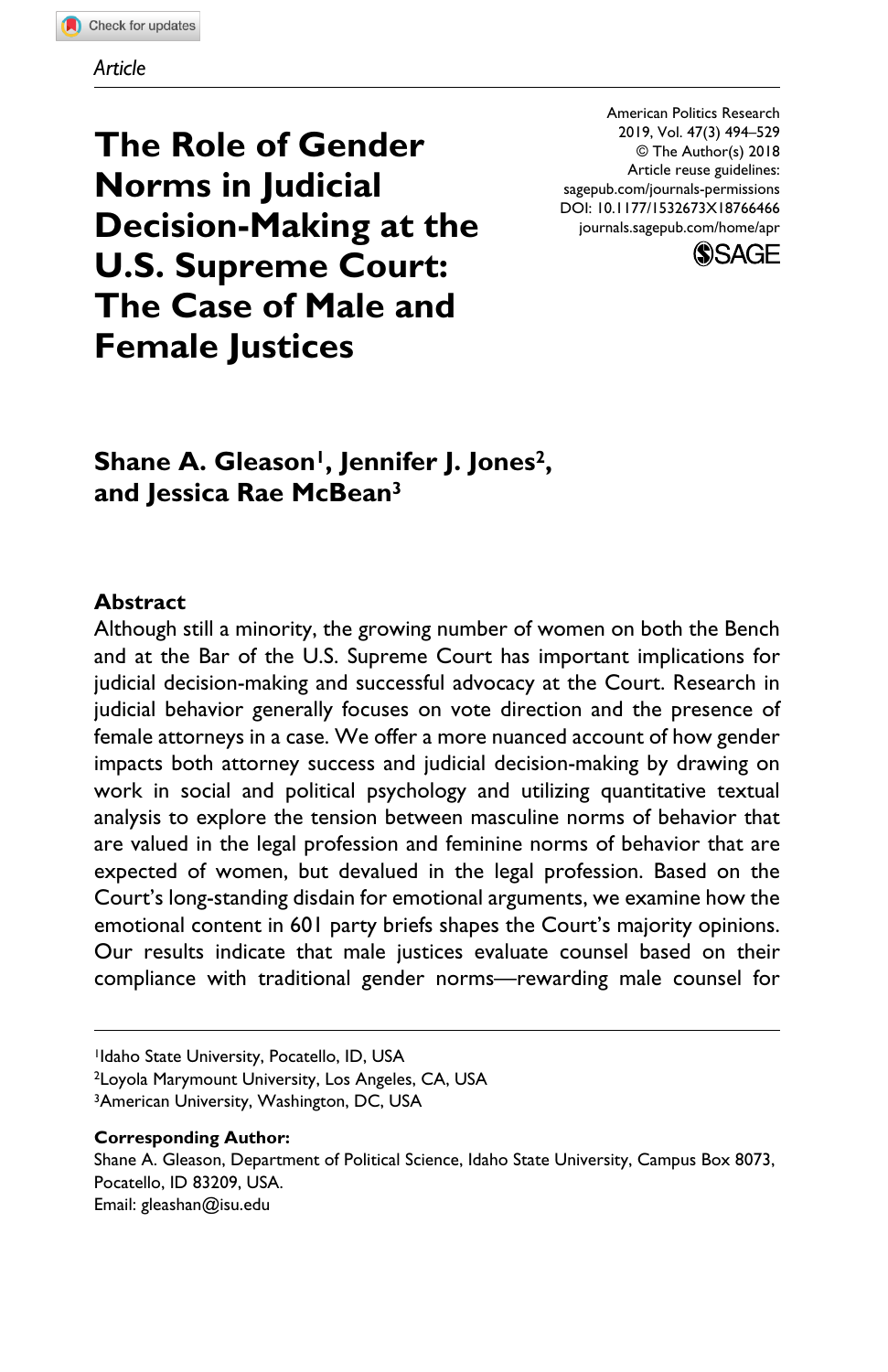cool, unemotional arguments and rewarding female counsel for emotionally compelling arguments. However, we find no evidence that gender norms shape the opinions of female justices. Given that the justice system is supposed to be "blind," our results highlight the durability of gendered expectations and raise questions about the objectivity of judicial decisionmaking.

### **Keywords**

judicial decision-making, gender, social psychology, emotion, quantitative textual analysis

For most of the U.S. Supreme Court's history, the Bench and Bar were closed to women because of their supposed inability to handle the rigors of the legal profession.1 Three women now sit on the Bench; yet at the Bar, women are significantly outnumbered by men (Sarver et al., 2007-2008) and they are less successful than men in advocating before the Court with conservative justices in some issue areas (Szmer, Sarver, & Kaheny, 2010). The tension between the feminine norms of behavior expected of women and the professional norms expected at the Court may be an important explanation for this discrepancy. The norms of adversarial argument and conflict, so embedded in the Court's ethos, contradict the norms of behavior historically associated with women, such as empathy, agreeableness, and consensus building. Violating gender norms to conform to professional norms or vice versa carries the risk of sanction (Biernat, Tocci, & Williams, 2012; Nelson, 2015 Rudman and Glick, 1999, 2001), placing female attorneys into an unenviable double bind (Rhode, 1994; Wald, 2010).

Justice Sotomayor (2013) speaks to this tension, saying that for women to be successful as attorneys, they need to present legal arguments "just like a guy" (p. 180). Although doing so allows women to meet the professional norms of the Court, it also forces them to to violate long-standing gender norms. Research in social psychology suggest that when women (but not men) violate traditional gender norms, they are subjected to social "backlash" and are evaluated more negatively by others (Rudman & Glick, 2001, 1999; Heilman, Wallen, Fuchs, & Tamkins, 2004). Indeed, as a result of her demeanor as an attorney Sotomayor earned the title "one tough bitch" from her colleagues (p. 261). Sexism in the legal profession, Justice Sotomayor concedes, is "an occupational hazard" for women (p. 203). Such dilemmas are particularly pronounced in male-dominated environments including political and corporate leadership (Eagly & Carli, 2007; Jones, 2016), the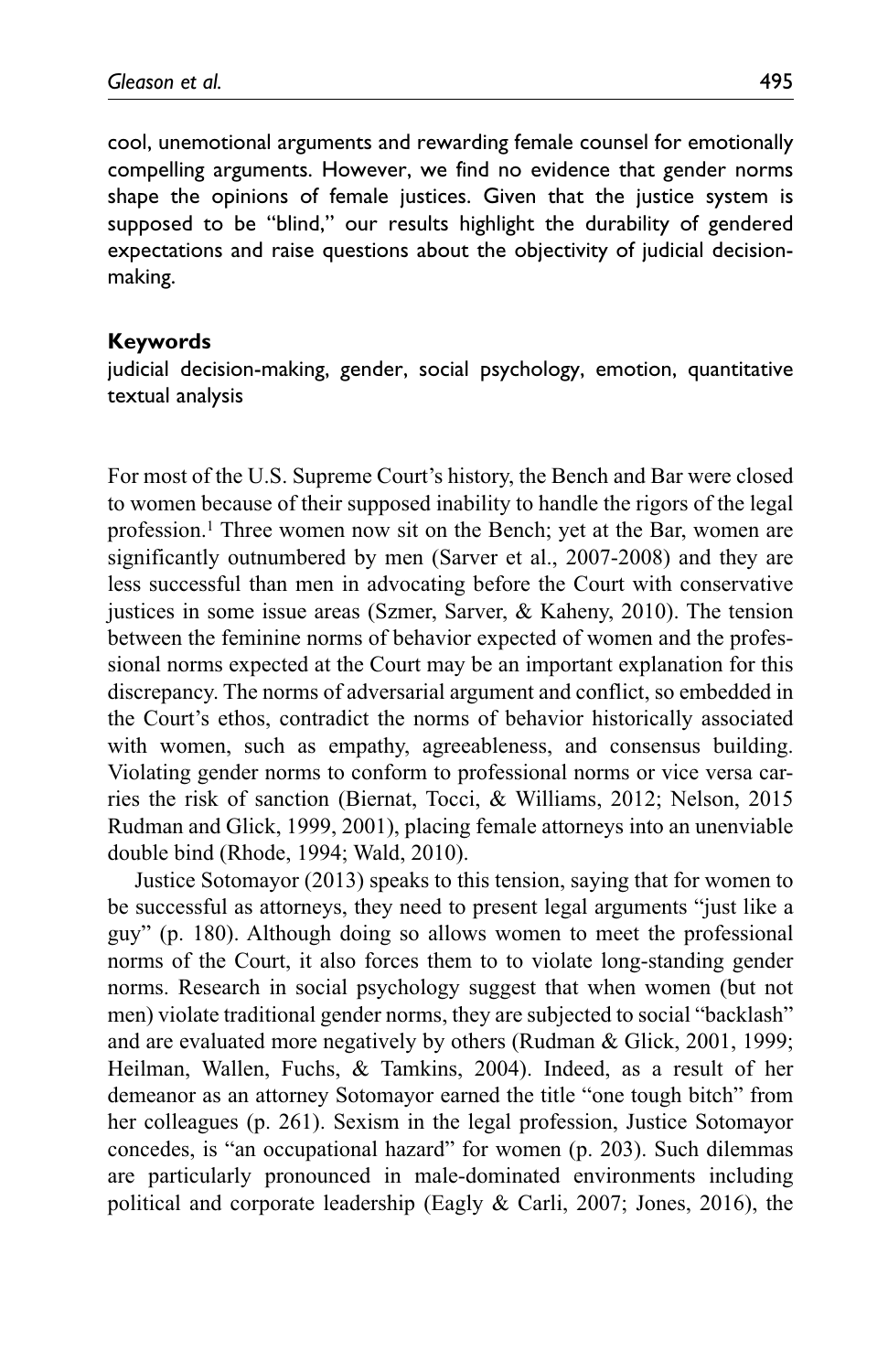partnership ranks of large law firms (Wald, 2010), and we contend among elite attorneys arguing before the Supreme Court.

The ways attorneys navigate gender and professional norms enable us to study whether the justices, both male and female, evaluate counsel differently depending on their conformity to traditional gender norms. We expect these evaluations will be less problematic for male attorneys than for female attorneys because professional norms of the Court are consistent with masculine norms of behavior, but inconsistent with feminine norms of behavior. However, research in judicial behavior finds, under specific conditions, female judges decide cases differently than their male peers (e.g., Boyd, 2013; Scheurer, 2014). Part of this is attributable to the sexism female jurists likely experienced as they climbed through the judicial ranks themselves (Coleman, 2001; Haire & Moyer, 2015; Kearney & Sellers, 1996; Seidenberg, 1985). Female judges, based on past experience, are likely cognizant of this tension and perhaps less likely to sanction female counsel for violating gender norms. This has important consequences for calls for diversity on the bench as well as normative concerns over the blindness of the justice system.

Drawing upon recent work which finds the structure and content of legal arguments impacts attorney success (Black, Hall, Owens, & Ringsmuth, 2016; Wedeking, 2010), we contend that male and female attorneys' conformity with gendered norms of communication impacts the evaluation of the justice writing the majority opinion. We focus specifically on the emotional content in legal briefs because the stereotype that women are more emotionally expressive than men is not only pervasive but empirically supported (Chaplin, 2015; Fischer & LaFrance, 2015; Fischer & Manstead, 2000; Mulac, Giles, Bradac, & Palomares, 2013; Yu, 2011). We thus analyze the emotional content in all 601 party briefs filed at the Supreme Court between the 2010 and 2013 terms using quantitative textual analysis, (e.g., Black et al., 2016; Pennebaker, Chung, Ireland, Gonzales, & Booth, 2007; Wedeking, 2010). In doing so, we move beyond previous work on attorney gender and judicial decision-making, which focuses on the presence of female attorneys and the direction of a judge's vote (e.g., Collins, Manning, & Carp, 2010; Szmer et al., 2010). Our findings suggest that male justices reward attorneys, both male and female, for conforming to traditional gender norms in briefs. In other words, male attorneys are rewarded for utilizing more masculine language in their briefs, whereas female attorneys are rewarded for employing more feminine language. However, we find no effect on female justices' evaluations of legal arguments for either male or female attorneys.

This research not only adds important nuance for the study of judicial decision-making and attorney success, but it also extends psychological work on gendered communication to appellate courts. Our findings suggest that the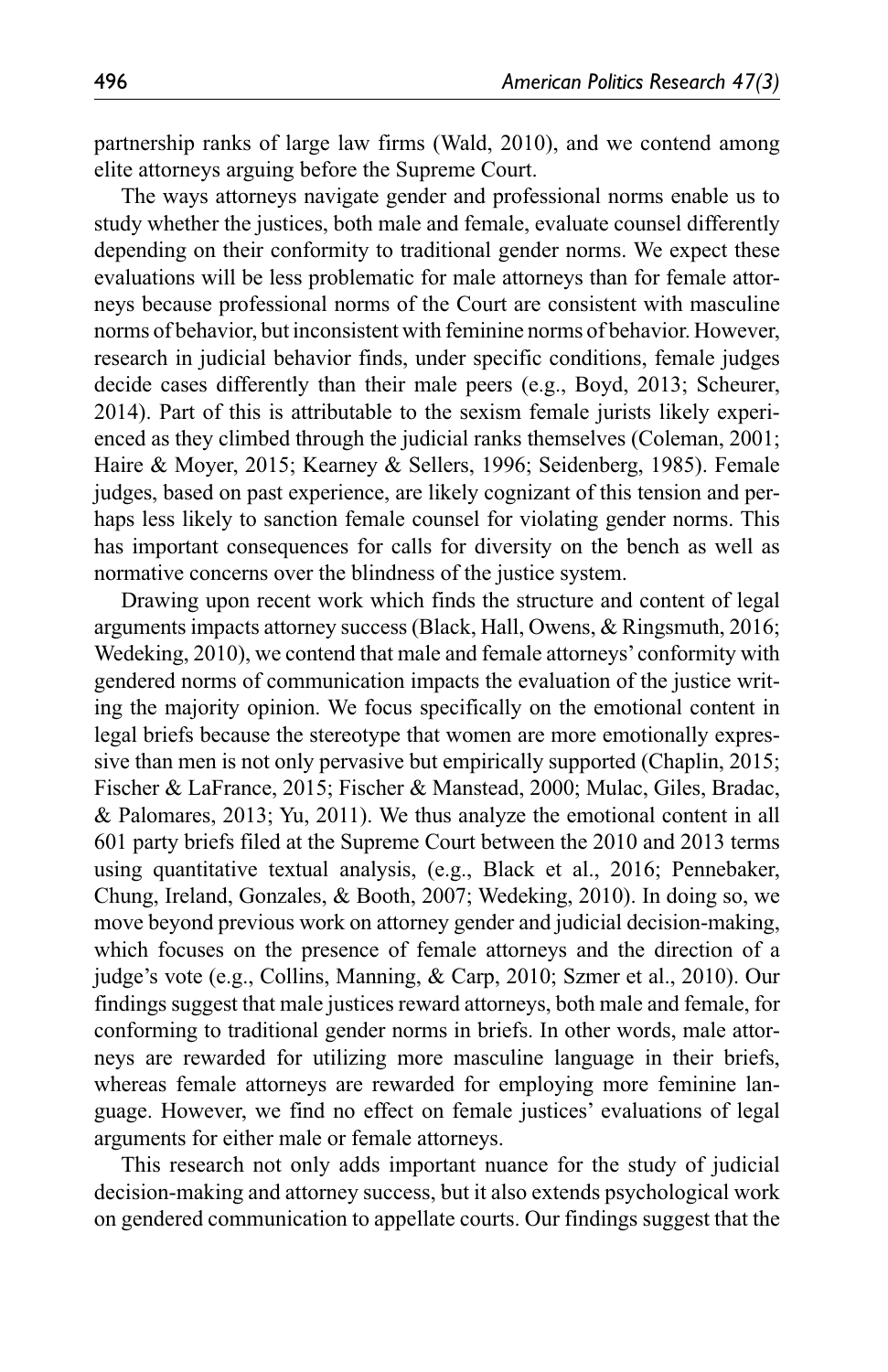recent diversification of the Bench brought on by the confirmations of Justices Sotomayor and Kagan may have important consequences beyond descriptive representation stretching to the effectiveness of counsel and judicial outcomes. We proceed in several parts. First, we overview the literature on gender in judicial decision-making and attorney success. We then discuss gendered norms of communication and our expectations about how such communication shapes judicial decision-making. We then describe our methods and present our results. We conclude with the implications of our findings and directions for future research.

# **Gender and Its Implications for Judicial Decision-Making**

As women began making inroads into the legal profession, scholars speculated that female judges would reach more liberal decisions than their male peers. Gilligan (1982), for example, argues that women are less concerned with abstract rights and more concerned with caring for the needs and interests of others. Menkel-Meadow (1986) extends Gilligan's work into the legal profession, suggesting that women are more cooperative, empathetic, and inclined toward nonadversarial modes of conflict resolution than their male colleagues. Indeed in the realm of criminal justice, women express greater support for offender treatment and less support for punishment than men (Applegate, Cullen, & Fisher, 2002). Despite this, gender is not a catch-all explanation for differences in judicial decision-making (Songer & Crews-Meyer, 2000). It is more properly thought of as a "lens" through which judges evaluate cases in tandem with other factors (Johnson, Stidham, Carp, & Manning, 2008). Although there are ample reasons to suspect gender differences should translate into judicial decision-making, few differences are apparent beyond specific issue area effects. As Haire and Moyer (2015) note, this may be because female judges undergo the same professional training as their male peers which in many instances leads to similar outcomes for both men and women on the bench. In certain situations, however, there are limited gender effects on judicial decision-making and are typically dependent on either the issue area or the gendered composition of the court in question.

Examining the effect of gender on case outcomes at the federal appellate courts, Songer, Davis, and Haire (1994) find female judges are no more liberal than their male peers in both obscenity and search and seizure cases, but are significantly more liberal in employment discrimination cases. Similar findings exist at the federal district courts, where women's decisions are like those of their male colleagues in criminal procedure and women's policy cases, but are more conservative than male judges in personal liberties and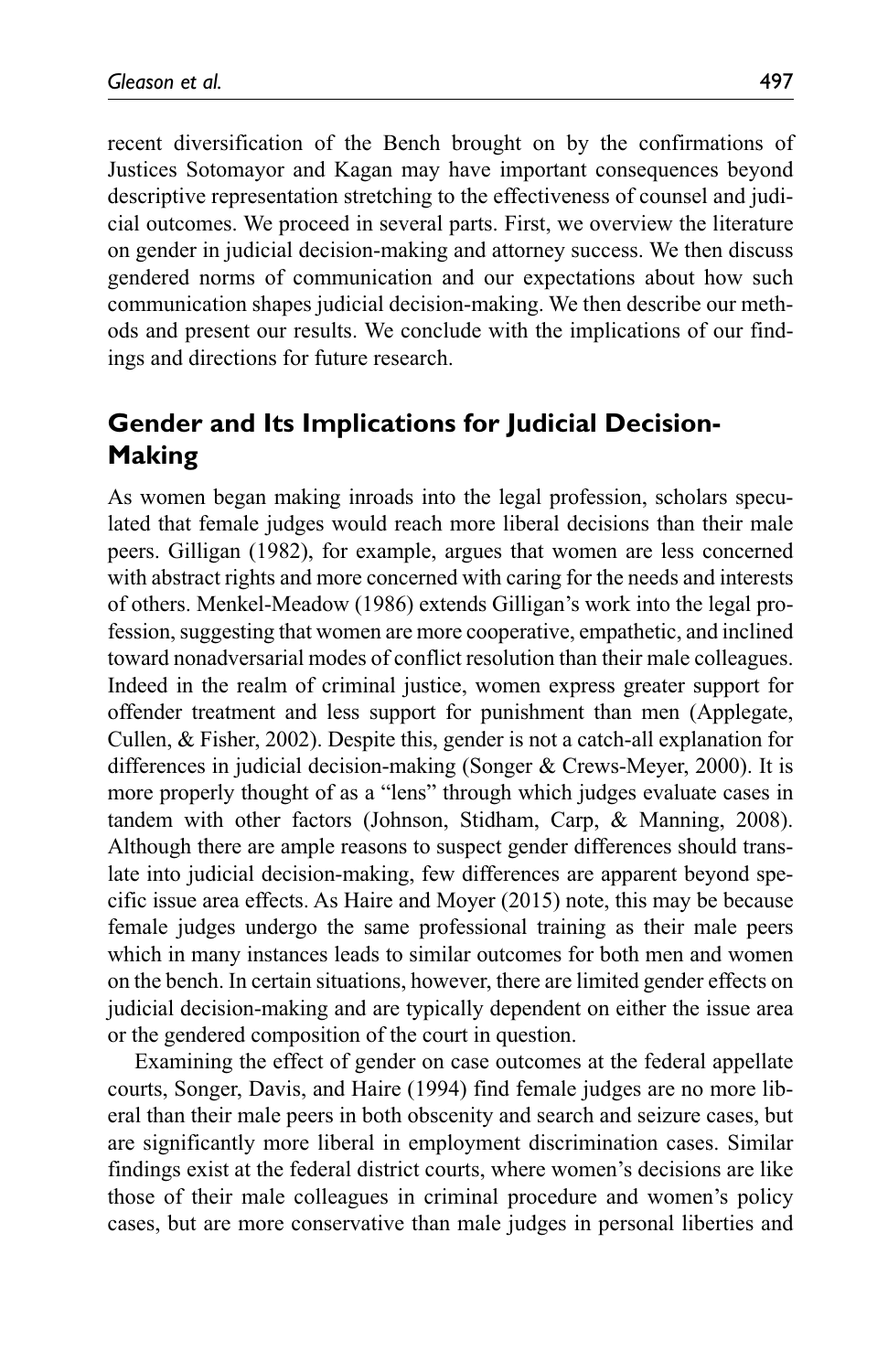minority policy cases (Walker  $\&$  Barrow, 1985). At the federal courts of appeals, increasingly gender diverse circuits lead to more liberal voting by female judges, though, much like in earlier studies, the issue area is key to observing differences (Scheurer, 2014). This is to say only once female judges reach a critical mass on a given bench do they vote differently than their male counterparts. Differences have also been noted in how female judges manage their courtrooms in the federal district courts; female district court judges have more settlements in their courtrooms (Boyd, 2013), and are more likely to grant motions from parties bringing sex discrimination claims than their male colleagues (Boyd, 2016). Such work suggests jurists are not just the product of their legal training but also their lived experiences (e.g., Glynn & Sen, 2015; Haire & Moyer, 2015).

Although mixed, these findings are consistent with work in other fields, which suggests the salience of gender is critical for determining how gender shapes attitudes and behavior (e.g., Karpowitz & Mendelberg, 2014; Shih, Pittinsky, & Ambady, 1999). The overall gendered composition of a given court affects the salience of gender, and thus, its potential to shape judicial decision-making. Indeed, the presence of different perspectives can prompt judges to view old problems in new ways either via the background of the judge herself or via a contagion effect whereby her presence changes the behavior of male judges on a panel (e.g., Boyd, Epstein, & Martin, 2010; Haire & Moyer, 2015; Johnson et al., 2008). A more diverse bench should create a more inclusive legal process for women as parties and counsel (Kenney, 2002). Still, gender on the bench is only part of the equation. To fully understand these dynamics, we must also consider the impact of attorneys for judicial decision-making.

## **The Role of Attorneys**

Success often hinges on having a good attorney. Effective attorneys can alter the outcome of a case by swaying a judge's decision in terms of overall case disposition or majority opinion content (Corley, 2008; Johnson, Wahlbeck, & Spriggs, 2006; Ringsmuth, Bryan, & Johnson, 2013). Attorney quality is typically marked based on experience, background, or overall skill in presenting arguments. Attorneys employed in the Office of the Solicitor General, for example, are usually seen as some of the best, as are attorneys with multiple appearances before the Court (Black & Owens, 2012; Curry, 2015; McAtee & McGuire, 2007; McGuire, 1995, 1998; McGuire & Caldeira, 1993). Although skill and resume entries are strong predictors of attorney quality, recent work emphasizes attorneys' argumentative ability is pivotal in brief success. To this end, attorneys strategically frame the arguments in their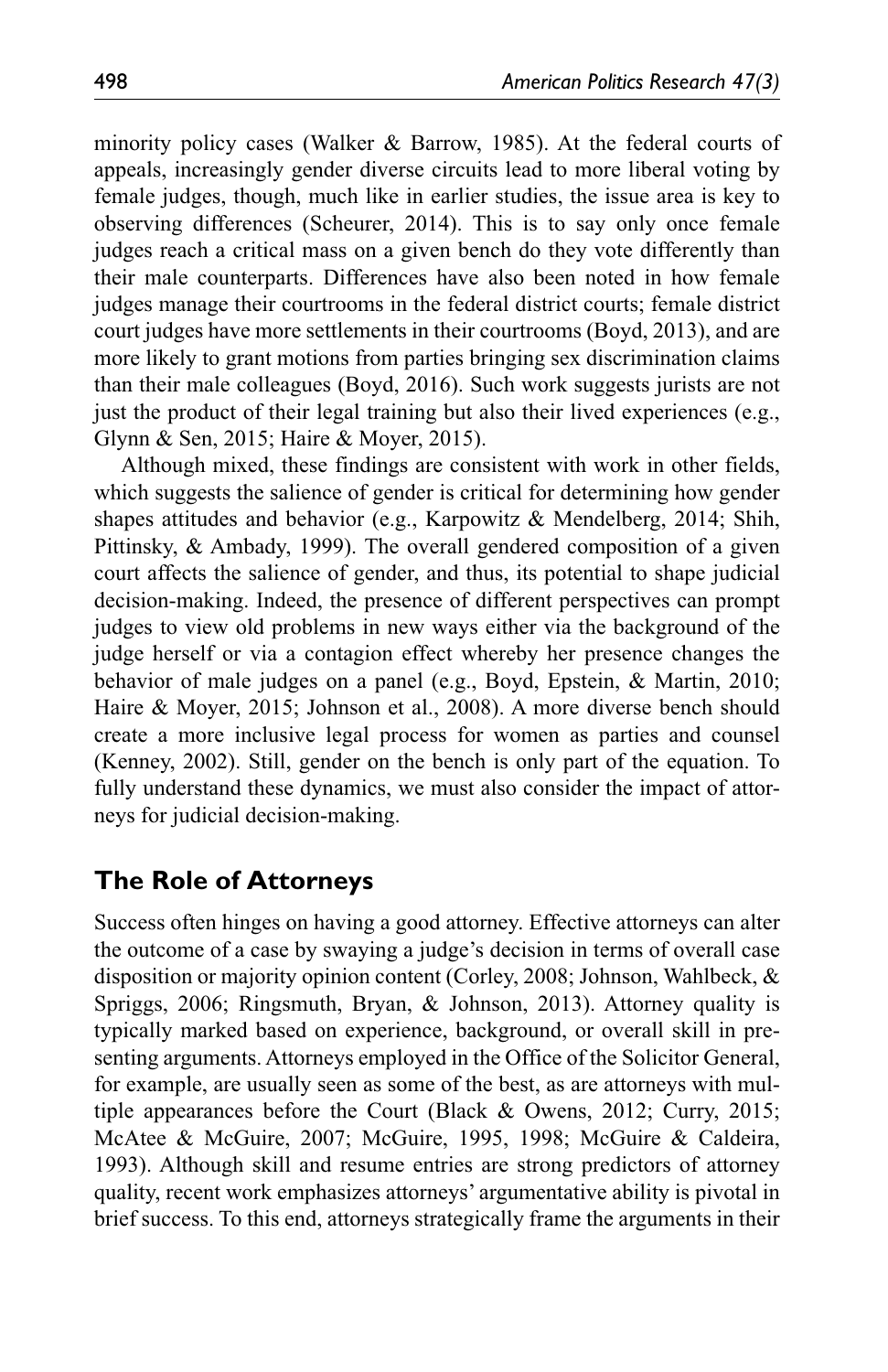briefs to increase the probability of a favorable disposition from the Court (Wedeking, 2010). Other work finds justices sitting on the proverbial fence can be swayed by effective counsel (Ringsmuth et al., 2013).

Although almost half of recent law school graduates are women (American Bar Association [ABA], 2016), attorneys at the upper levels of the legal profession remain predominantly men (Sarver et al., 2007-2008). Prior research shows that when women are minorities in decision-making groups, gender is a salient feature that shapes behavioral expectations and evaluations (Karpowitz & Mendelberg, 2014; Shih et al., 1999). As female attorneys are distinct and visible minorities, we expect gender to be a salient feature of the Court. Although there are multiple studies on how attorney gender affects judicial decision-making at appellate courts, most focus on the effects of the mere presence of female attorneys. For instance, Szmer et al. (2010) note female attorneys are evaluated more harshly by conservative justices in some issue areas, though they are more successful in cases involving women's issues in which women are expected to be more knowledgeable. In trial courts, female attorneys are often seen as incompetent by other attorneys and judges (Blodgett, 1986; Kearney & Sellers, 1996; Seidenberg, 1985). In addition, female trial attorneys often report experiencing bias from their male counterparts and judges, though men are often not aware of the bias (Stepnick & Orcutt, 1996; Winkle & Wedeking, 2003).2

Bias toward female attorneys is less likely, however, when gender becomes a less salient feature of the courtroom. At the Supreme Court of Canada, women hold a higher proportion of the seats on the bench. Likewise, there are more female law clerks and attorneys than on the U.S. Supreme Court. There, female attorneys are more successful than their male colleagues (Kaheny, Szmer, & Sarver, 2011). At the more gender diverse federal courts of appeal, female attorneys fare as well as their male adversaries in all cases writ large and are more successful than men in women's issues cases (Szmer, Kaheny, Sarver, & DeCamillis, 2013). Although this seems to suggest that women have achieved parity at the federal courts of appeals, there is an important caveat. Female success falls when attorneys petition the court to overturn the decision of a lower court (Szmer et al., 2013). As Szmer et al. (2013) note asking for a decision to be overturned is inherently "aggressive" and out of line with feminine norms of behavior, the Courts of Appeals enforces gender norms on female attorneys. Such caveats illustrate the importance of accounting for not only the presence of female attorneys but their behavior as well.

Women who seek to ascend to the top of the legal profession, the elite Supreme Court Bar, find themselves in an environment where masculine norms of behavior are dominant. As mentioned in the introduction, while in law school Justice Sotomayor was complimented by her male colleagues for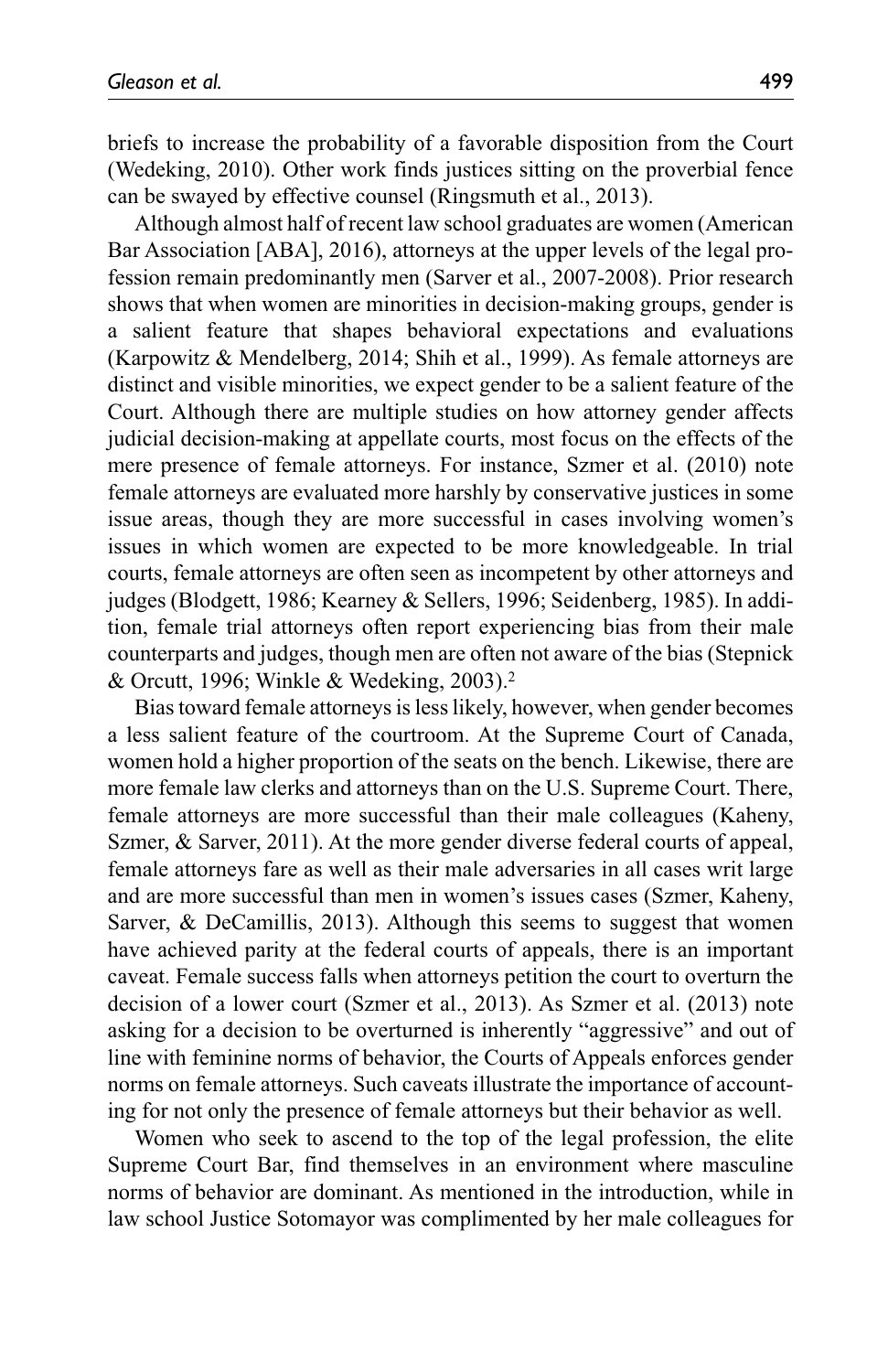arguing "just like a guy" (Sotomayor, 2013). This suggests that Sotomayor's colleagues saw her as effective, either entirely or in part, because she broke with gender norms to meet the masculine norms of behavior valued in the legal profession. Gender norms stem from gender stereotypes: the traits, roles, and behaviors that underlie the appropriate and/or typical behavior of men and women (Eagly & Mladinic, 1989). Men are often characterized by and expected to express agentic traits such as competence, assertiveness, and dominance (Eagly & Carli, 2007; Eagly & Mladinic, 1989). In contrast, women are often characterized by and expected to express communal traits such as empathy, cooperation, and agreeableness (Eagly & Carli, 2007; Eagly & Mladinic, 1989). This is problematic for female attorneys because as Rhode (1994) articulates, "The aggressiveness, competitiveness, and emotional detachment traditionally presumed necessary for advancement in the most prestigious and well-paid occupations are incompatible with traits commonly viewed as attractive in women: cooperativeness, deference, sensitivity, and self-sacrifice" (p. 67). For women (but not men), compliance with gender norms negatively affects perceptions of competence yet failure to comply with gender norms negatively affects perceptions of warmth (Cuddy, Fiske, & Glick, 2008; Heilman et al., 2004). This is especially true for women in male-dominated fields such as the law (Biernat et al., 2012; Cuddy et al., 2008; Eagly & Carli, 2007; Rudman & Glick, 1999). In attempting to navigate this difficult balancing act, women across a variety of political and legal contexts tend to eschew gender norms to comply with professional norms (Bogoch, 1997; Jones, 2016; Shaw, 2000; Yu, 2014). Yet it is unclear how women navigate competing expectations at the Supreme Court and whether such behavior has any impact on judicial decision-making. With the exception of Szmer et al. (2013) and Szmer et al. (2010), few studies consider how gendered norms of behavior affect judicial decision-making at appellate courts. In addition, this work tends to focus on the presence of women in the courtroom and not on their compliance with gender norms. We seek to expand the treatment of gender beyond the presence of a female attorney in the courtroom to encompass the way in which attorneys, both male and female, perform gender to the justices via written communication in briefs.

## **The Role of Communication**

Communication lies at the heart of an attorney's job. Although this seems a simple proposition, subtle norms of legal communication are deeply embedded in written and verbal communication, including legal briefs filed at the Supreme Court (Corley, 2008; Corley, Howard, & Nixon, 2005), and can be framed in ways that leave the justices with a favorable impression of the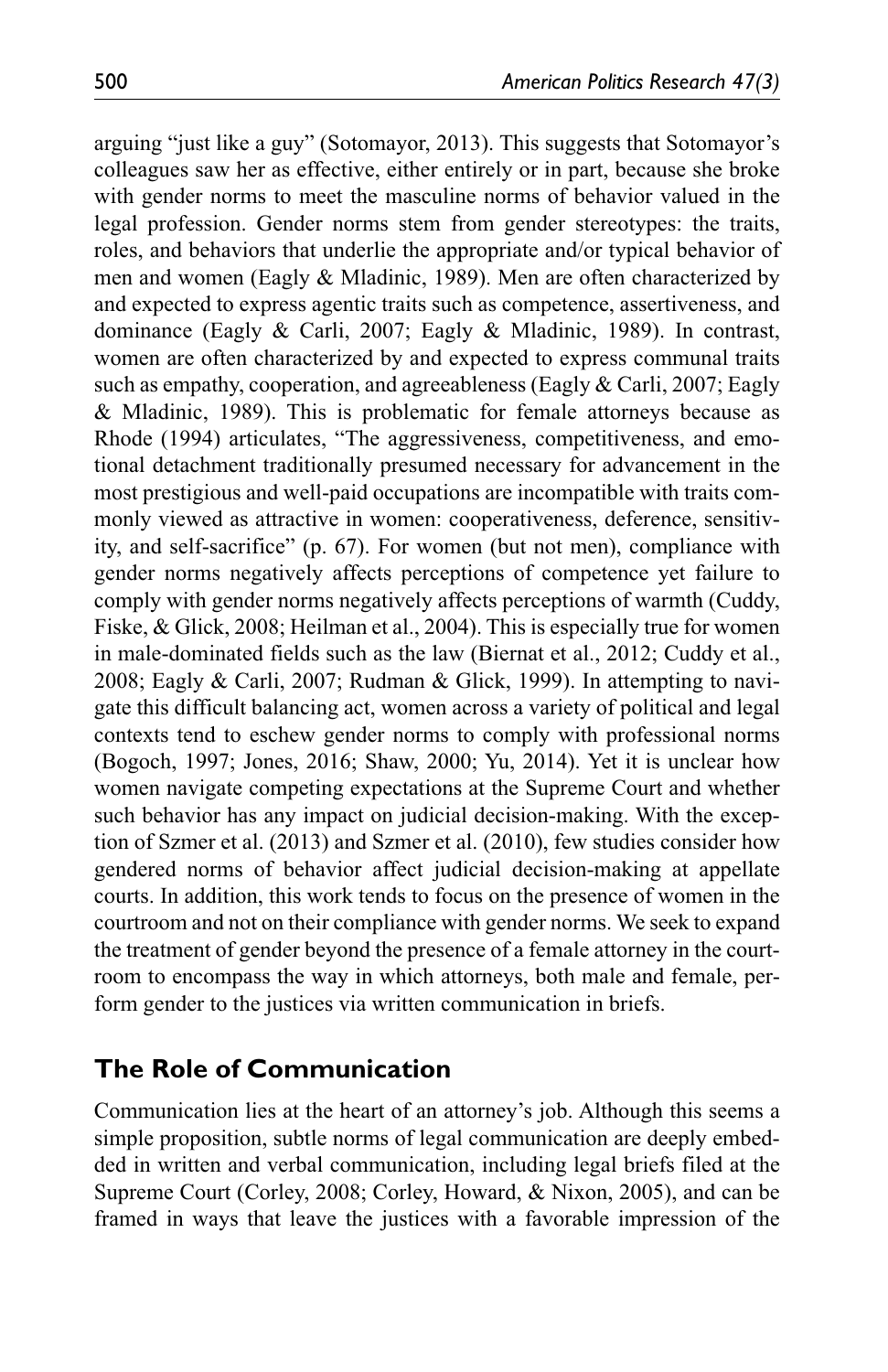attorney's argument. To this end, attorneys strategically frame the arguments in their briefs to increase the probability of a favorable disposition from the court (Wedeking, 2010). Other work finds justices sitting on the proverbial fence can be swayed by attorneys that are particularly skilled at oral arguments (Ringsmuth et al., 2013). Although oral arguments are the most publicly visible part of advocacy, many jurists downplay the importance of oral arguments and instead emphasize the value of a well-crafted brief in attorney success (Rehnquist, 2001). Judge Michel (1998) notes that oral arguments make no difference in 80% of cases which are instead largely decided by the briefs submitted by the parties. Scholars have likewise noted the importance of briefs by both direct parties and amici (Black et al., 2016; Collins, Corley, & Hamner, 2015; Corley, 2008). Indeed, briefs are such valuable sources of information that the justices often directly borrow language from briefs for the majority opinion (Corley, 2008) and the extent to which the justices borrow language from briefs is increasingly seen as a marker of brief success (Black et al., 2016; Black & Owens, 2012; Collins et al., 2015).

Communication also serves as a powerful, albeit subtle, marker of one's gender and thus provides a valuable lens into an attorney's compliance with gender norms (Butler, 1999; Jones, 2016; Pennebaker, 2011). Psychologists and linguists have uncovered a number of reliable and consistent differences between the communication styles of men and women by leveraging computational methods to analyze oral and written communication from tens of thousands of men and women (Mulac et al., 2013; Newman, Groom, Handelman, & Pennebaker, 2008; Pennebaker, 2011; Schwartz et al., 2013). One large-scale study, for example, showed that women use significantly more pronouns (e.g., I, you, they) and fewer articles (e.g., a, an, the) than men (Newman et al., 2008). An experiment by Mulac et al. (2013) shows that when individuals are asked to write "as if" they are a man (or woman), they reliably adopt communication styles that correspond to male (or female) stereotypes. Individuals are not only cognizant of the stereotypical differences between male and female communication styles, they utilize such stereotypes to form expectations about how men and women should communicate.

Such work has enabled scholars to uncover whether stereotypes about the ways men and women communicate are empirically valid. One of the more pervasive gender stereotypes is that women are more emotional than men (Eagly & Carli, 2007; Eagly & Mladinic, 1989; Fischer & Manstead, 2000). Although there is disagreement about whether men and women experience emotion differently, a number of studies support the notion that women are more emotionally expressive in communication than men (Chaplin, 2015; Fischer & LaFrance, 2015; Fischer & Manstead, 2000; Mulac et al., 2013; Yu, 2011). Thus, emotional arguments are not only expected of women, they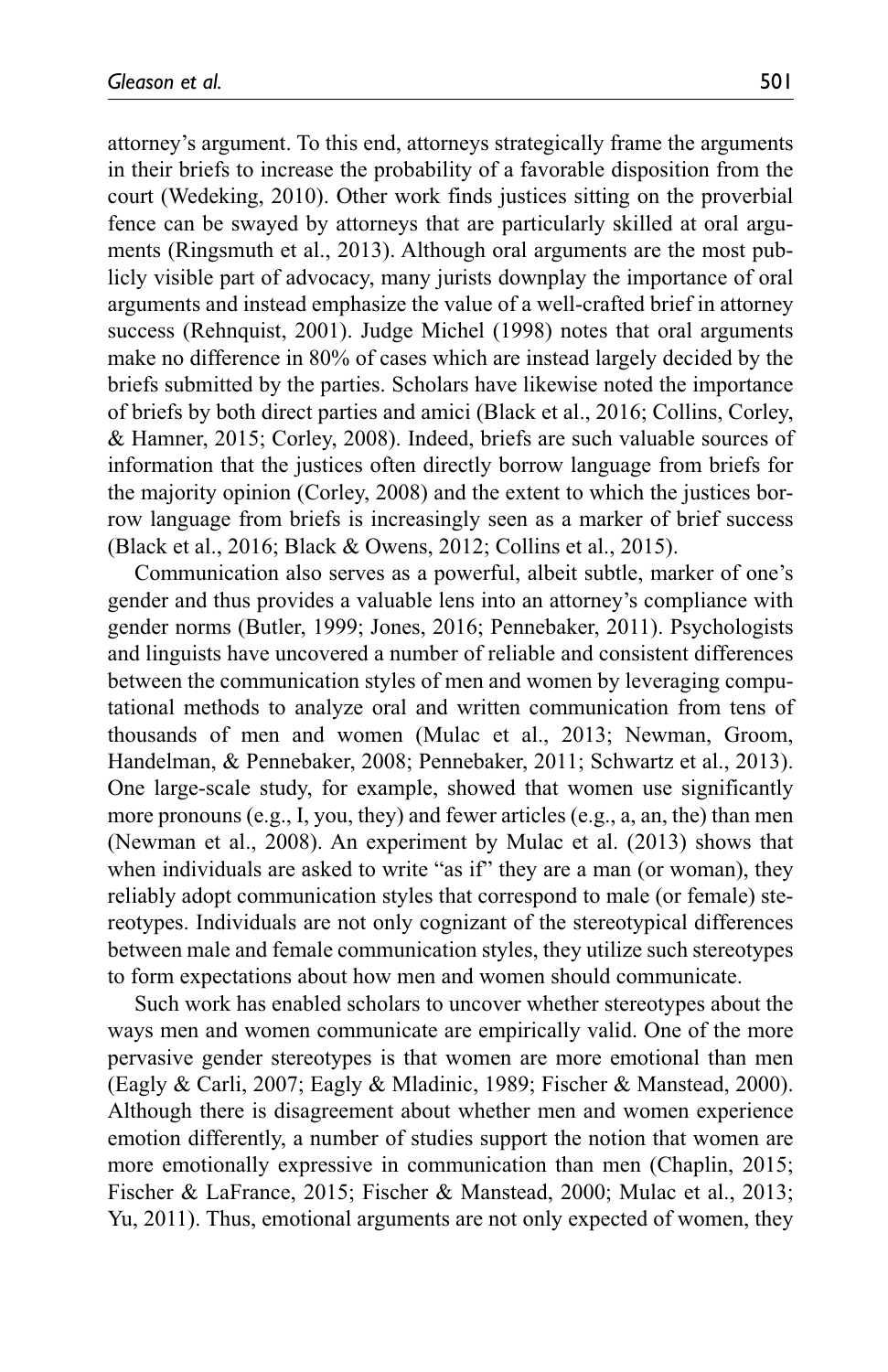are more likely to be expressed by women. Gender norms are clearly demarcated in the communication of emotion, and importantly for our purposes, so too are professional norms at the Court.

Despite the early tradition of grand orators such as Daniel Webster, the Court's rules specifically instruct counsel to avoid "facts and emotion" and instead focus on "arguing legal theory" (O'Connor, 2013, p. 91). Black et al. (2016) note that as an appellate court, the Supreme Court discourages "jury arguments" and places a premium on detached legal reasoning above emotion. Indeed, attorneys that craft less emotional briefs are more successful in their arguments (Black et al., 2016). This suggests that the Court actively enforces this normative, unemotional style of communication. However, this rule may preclude feminine styles of communication because women tend to be more emotionally expressive than men (Chaplin, 2015; Fischer & LaFrance, 2015; Fischer & Manstead, 2000; Mulac et al., 2013; Yu, 2011). This suggests female (but not male) attorneys must carefully navigate between competing expectations professional and gender norms.

## **Do Gender Norms Affect Judicial Decision-Making?**

The growing number of women on both the Bench and at the Bar of the Supreme Court has important implications for understanding judicial decision-making and attorney success. The different ways that female attorneys navigate competing gender and professional norms enable us to study whether the justices, both male and female, evaluate counsel differently depending on their conformity to gendered norms of behavior. We expect these evaluations will be less problematic for male attorneys than for female attorneys because professional norms of the Court are consistent with masculine norms of behavior, but inconsistent with feminine norms of behavior.

However, there are also reasons to expect such evaluations are mediated by the justice's gender. As discussed above, under specific conditions, female judges decide cases differently than their male peers (e.g., Boyd, 2013; Boyd et al., 2010; Scheurer, 2014). In addition, female jurists can likely recall instances of gender discrimination as both attorneys and judges (Haire & Moyer, 2015). This includes instances where judges referred to female attorneys as "sweetie" and "honey" or mistook them for support staff (e.g., Sotomayor, 2013, 232). The sexism female jurists likely experienced as they climbed through the judicial ranks themselves (Coleman, 2001; Haire & Moyer, 2015; Kearney & Sellers, 1996; Seidenberg, 1985) suggests they are cognizant of the tension faced by female counsel and perhaps less likely to sanction female counsel for violating gender norms as a result (e.g., Boyd et al., 2010). Moreover, the increased success of women as counsel at more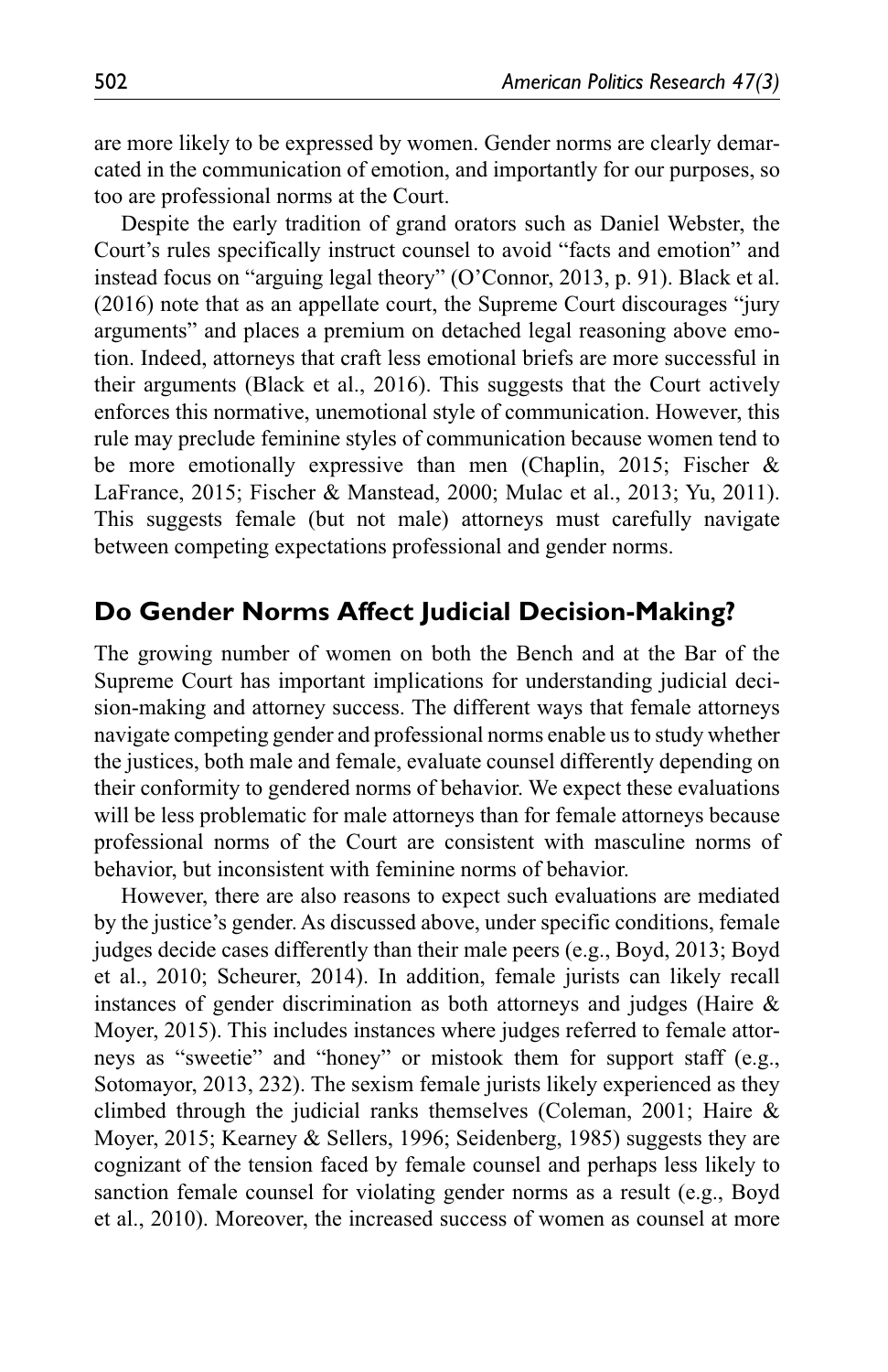gender diverse appellate courts suggests that the success of attorneys does not just depend on compliance with gender norms but also on the gender of a specific judge or the overall gender composition on the bench (Kaheny, Szmer, Hansen, & Scheurer, 2015; Szmer et al., 2013). For this reason, we expect conformity with gender norms will not play an important role in the success of either male or female attorneys before female justices.

As mentioned above, male justices almost surely did not have the same experiences as their female colleagues (Haire & Moyer, 2015) and may be less forgiving when women violate gender norms. Although there is evidence that male judges often rule in favor of parties represented by female counsel at roughly the same rate as those represented by male counsel (e.g., Kaheny et al., 2015; Szmer et al.,2013, 2010), this may be dependent on the extent to which female counsel coform with gender norms. When arguments by female counsel are consistent with gender norms, we expect she will be judged favorably by male justices. Likewise, we expect male attorneys will fare best before a male justice when they argue in a manner consistent with gender norms.

### **Methods**

We test our expectations with all direct-party briefs filed in cases decided with oral argument and signed opinions from the 2010 to 2013 terms of the Court (Spaeth et al., 2016).<sup>3</sup> We collect majority opinions, and party briefs from Westlaw; this results in 313 unique cases which contain 601 briefs.4 We use the individual brief–majority opinion dyad as our unit of analysis, which differs from previous studies which have used judge vote as a unit of analysis (Black et al., 2016; Szmer et al., 2010). By shifting our focus to the success of the brief, we gain greater leverage over how the justices evaluate the arguments presented in each individual brief when crafting the majority opinion rather than a dichotomous measure of whether the justices find the totality of the argument and the circumstances compelling enough to vote for the party.

Our dependent variable is brief success. Traditionally, success is tied to the Court's disposition in the case or the justice-vote for a given party. However, a ruling or vote in favor of the endorsed party does not always serve the goals of litigants seeking a specific legal rule or policy (Collins, 2007; Spriggs & Wahlbeck, 1997). Success is more accurately measured by the extent to which the Court incorporates arguments made in the attorney's brief into the majority opinion (Black et al., 2016; Corley, 2008). We adopt this definition of success and construct our dependent variable according to the procedure outlined by Corley (2008). We do so via automated textual analysis with the WCopyfind software to measure the percentage of the Court's opinion which is "plagiarized" from the petitioner's (respondent's) brief (Bloomfield, 2008). We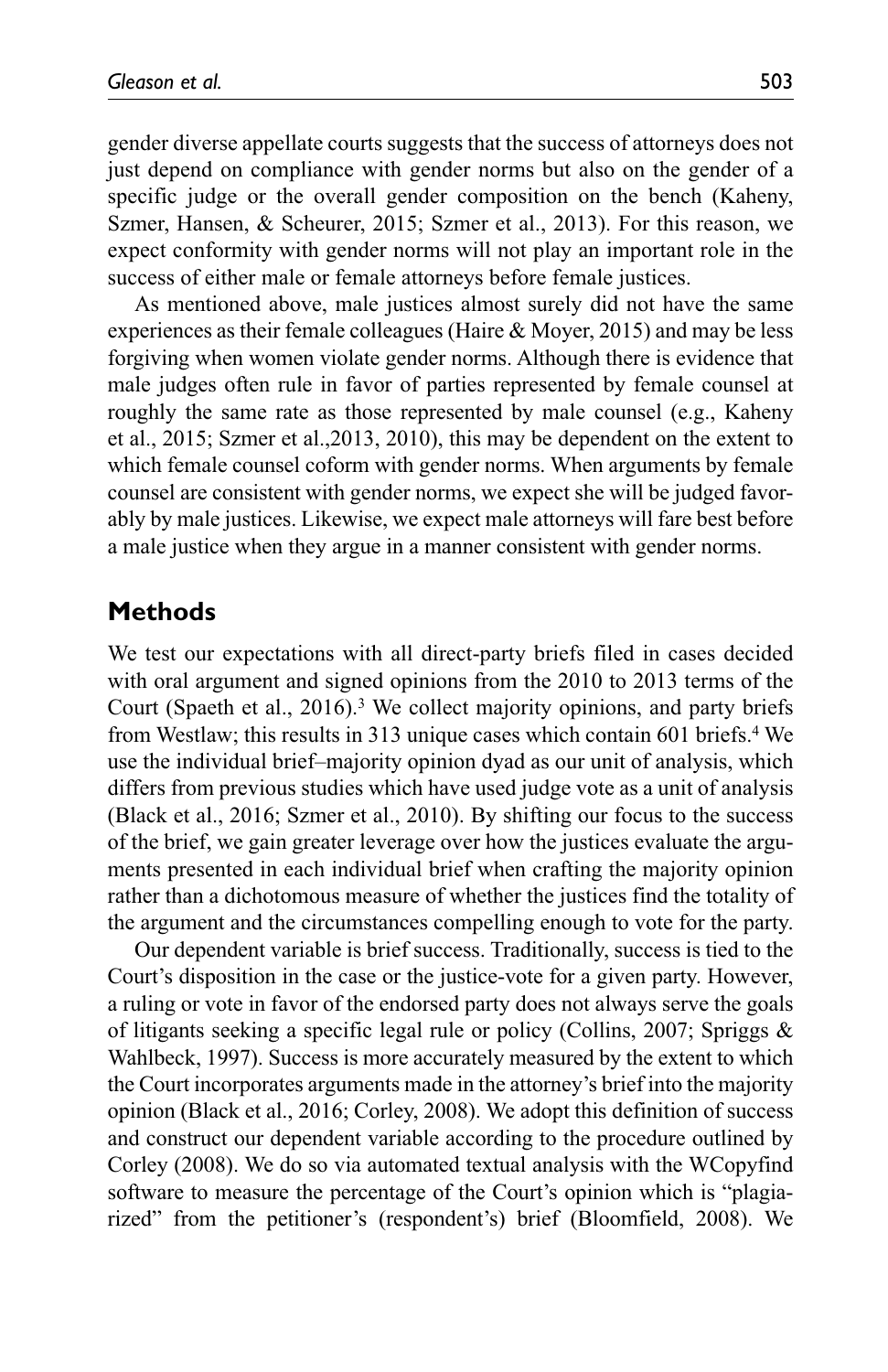utilize the parameters outlined by Corley (2008) and adopted by a number of subsequent studies (e.g., Black et al., 2016; Collins et al., 2015; Corley, Collins, & Calvin, 2011). We set the shortest match to six words and 100 characters. We allow for a maximum of two imperfections and require at least an 80% match. We further set the software to ignore outer punctuation, numbers, letter case, and nonwords (such as case citations).<sup>5</sup> Our primary independent variables focus on attorney gender, majority opinion author gender, and the gendered content of the language employed in the brief. To craft these measures, we locate each party brief and note the counsel of record. We subsequently run Internet searches for each attorney's name and use law firm websites and news accounts to ascertain his or her gender (e.g., Wedeking, 2010). We set the counsel of record gender variable to "1" if the attorney is female, and "0" if male. To establish a baseline for whether male and female attorneys counsel of record file different briefs, we compute the average affective content of briefs filed by male and female counsel of record. We find that the average standardized level of affect in briefs with male counsel of record is 0.019. However, female counsel of record have a lower level of affective content in their briefs (−0.162). A *t*-test confirms that the difference between these two means is statistically significant.6 We note the majority opinion author's gender with a dichotomous variable set to "1" if the majority opinion is authored by a female justice (Spaeth et al., 2016). Guided by previous use of the underlying psychological features of briefs (e.g., Black et al., 2016; Bryan & Ringsmuth, 2016; Wedeking, 2010), we employ the Linguistic Inquiry Word Count software (LIWC) to extract the level of affective, or emotional, content of each brief.7 We measure the underlying gendered content of the brief via the affective, or emotional, categories, which consists of 915 positive and negative emotion words that have been validated by high intercoder reliability and Pearson correlational analysis (Pennebaker et al., 2007). Words included in the affective category include, for example, "laugh," "nice," "sweet," "love," "cried," "hate," "annoy," and "grief." As previous work in social psychology notes that men and women utilize affective language at different rates, affect is an ideal mechanism to capture compliance with gender norms in attorney communication with the Court (Newman et al., 2008).

Affective language has the advantage of being used by previous scholars studying language in briefs (Black et al., 2016; Bryan & Ringsmuth, 2016; Collins et al., 2015).8 Briefs with higher levels of affect are characterized as more feminine, whereas briefs with less affect are characterized as more masculine and in line with the professional norms of a "good" attorney. In keeping with standard practice, we standardize the resulting coefficient (Owens & Wedeking, 2011). Our theory predicts majority opinion authors evaluate affective content in briefs differently based on the gender of the attorney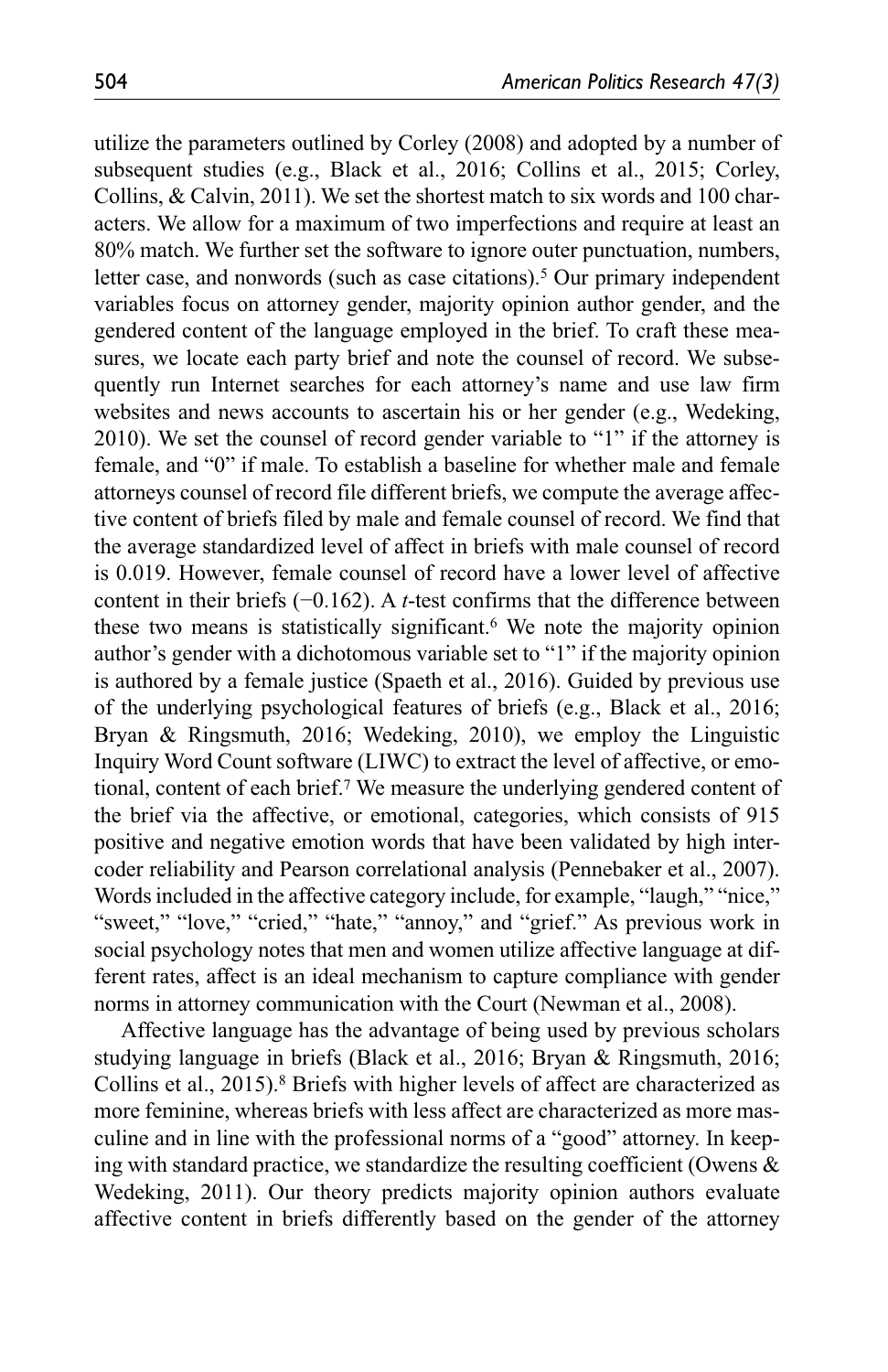making the argument. To test this expectation, we interact the gender of the counsel of record, the gender of the majority opinion author, and the emotional content of the brief. This three-way interaction allows us to ascertain how attorney's performance of gender affects brief success based on both attorney and majority opinion author gender.

We also employ several control variables which prior research demonstrates impact judicial decision-making. Party briefs are less successful in politically salient cases (Corley, 2008). Accordingly, we note whether a case is politically salient using the measure developed by Epstein and Segal (2000). As the opinion author has a great deal of control over the eventual shape of the opinion (Maltzman, Spriggs, & Wahlbeck, 2000), we include a measure of the majority author's ideology (Epstein, Martin, Segal, & Westerland, 2007). Of course, the extent to which the majority opinion author must accommodate colleagues is shaped by both the extent to which bargaining is necessary to preserve the majority coalition and the median ideology in that coalition. As such, we control for the difference in size between the majority and minority coalition (Hansford & Spriggs, 2006; Murphy, 1964) and the ideology of the median justice in the majority coalition (Epstein et al., 2007). We also note the percentage of women in the majority coalition, as the presence of women can affect the extent to which traditional gender norms are enforced (Haire & Moyer, 2015; Szmer et al., 2010). It is also important to note that authors are more likely to draw material from briefs which is ideologically congurent with their preferences; we thus create a measure of whether the brief fits the ideological preferences of the majority opinion author by multiplying the author's JCS score by −1 if the brief is liberal and 1 if the brief is conservative (Collins et al., 2015).

Scholars also note actors other than the justices can affect outcomes at the Court because justices rarely write the first drafts of their opinions (Peppers & Zorn, 2008; Rosenthal & Yoon, 2011), whereas others delegate much of the drafting process to their law clerks. Accordingly, we control for the percentage of the majority opinion author's clerks who are female in the term in which the brief is filed (Kromphardt, 2017). We note amici present in a case with the difference in the number of amici supporting each party (Box-Steffensmeier, Christenson, & Hitt, 2013; Collins, 2008). Given the solicitor general's high rate of success as both a direct party and as an amici, we note when a brief was filed by the solicitor general and when a brief's position was supported by the solicitor general (Wohlfarth, 2009).<sup>9</sup>

As the Court has a greater need for information when there is no clear record from the lower courts, we measure legal conflict in a case with a dichotomous variable set to "1" if the Court noted conflict when granting review. As the Court often accepts cases to correct errors in the lower courts,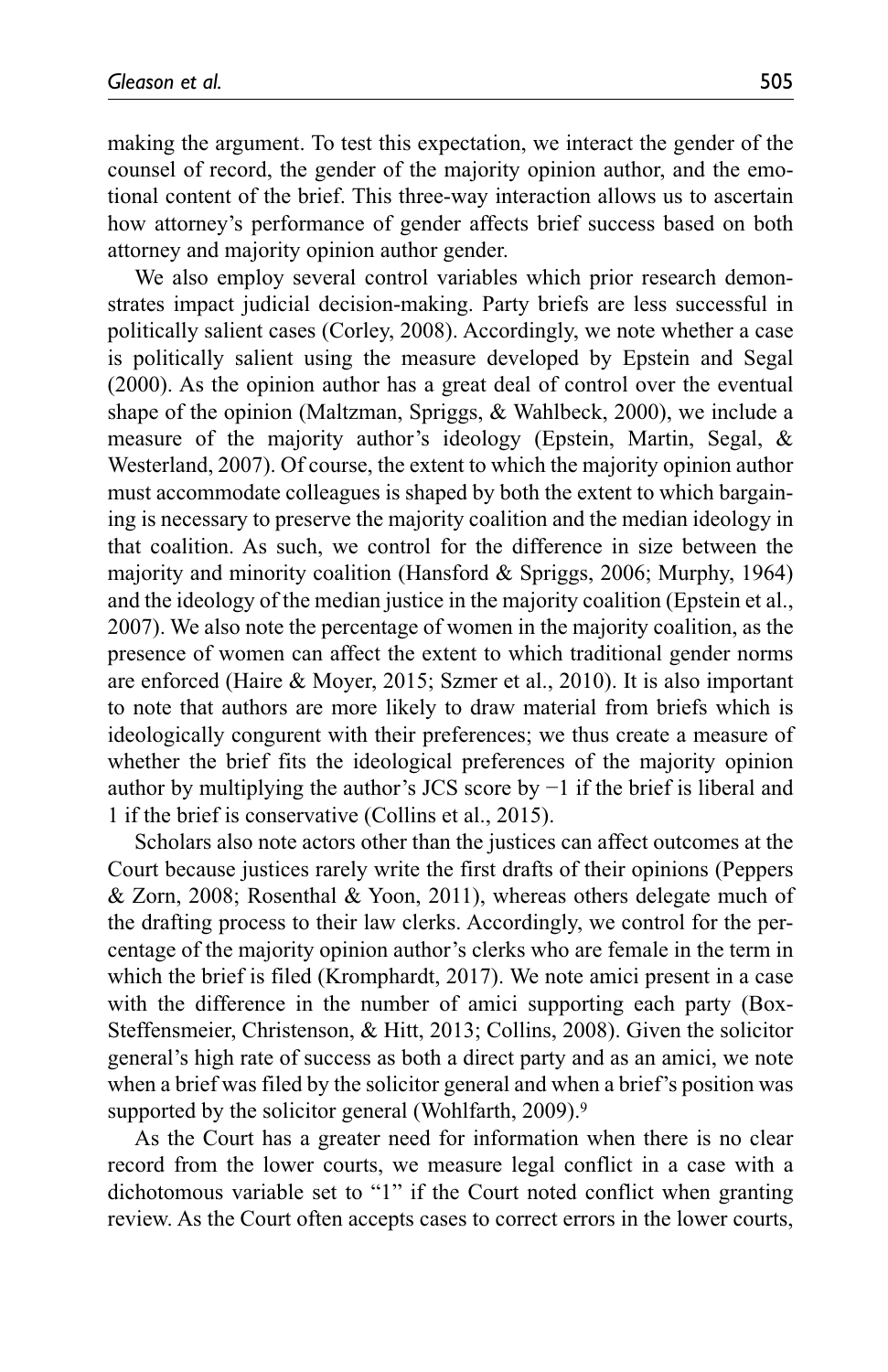we note whether each brief is from the petitioner with a dichotomous marker. In addition, Corley (2008) finds the Court typically draws more heavily on the brief filed for the party that wins at the merits. Accordingly, we employ a dichotomous variable noting whether a brief comes from the side that won on the merits.

Other work notes attorney-level factors shape outcomes at the Court. As more experienced counsel are typically familiar with the Court and its expectations (Curry, 2015; McGuire, 1995, 1998), we control for the previous litigation experience of the attorneys in the case with a count of the number of briefs cases each counsel of record submitted to the Court before the decision date for each case. We do so by searching for each attorney's name in the "counsel" field in Lexis before the date of each decision.10 Also, attorneys that previously served as law clerks may be more successful as they are familiar with the Court's decision-making process. As such, we include a dichotomous marker of whether the counsel was previously a law clerk at the Supreme Court (Peppers, 2006). Previous work notes that lexical complexity, typically defined by the number of words with more than six letters (see, for instance, Wedeking, 2010), can affect the strength of an argument (Petty  $\&$ Cacioppo, 1984). Accordingly, we use LIWC to create a measure of each brief's linguistic complexity with a measure of the number of words greater than six letters long.11 As noted by Sarver et al. (2007-2008), the participation of women in the legal team drafting the brief may have consequences for outcomes. Thus, we create a measure of the percentage of the legal team listed on each brief which is female and subsequently interact it with the affective content and the majority opinion author gender variables. As previous studies note female attorneys differ from their male colleagues in some issue areas (e.g., Boyd et al., 2010; Songer & Crews-Meyer, 2000), we include dichotomous variables for each of the issue areas in the Supreme Court Database (Spaeth et al., 2015).12

Because our dependent variable is continuous and bound by 0 and 1, we employ a fractional regression model. Much like standard regression models, fractional regression models have continuous dependent variables. However, fractional regression models constrain the dependent variable between 0 and 1 (Papke & Wooldridge, 1996).<sup>13</sup> As our unit of analysis is the majority opinion–brief dyad and each case has at least two total briefs, we cluster standard errors on case citation.

# **Results**

Our results provide support for our expectation that male and female justices evaluate counsel differently based on conformance with gender norms. Male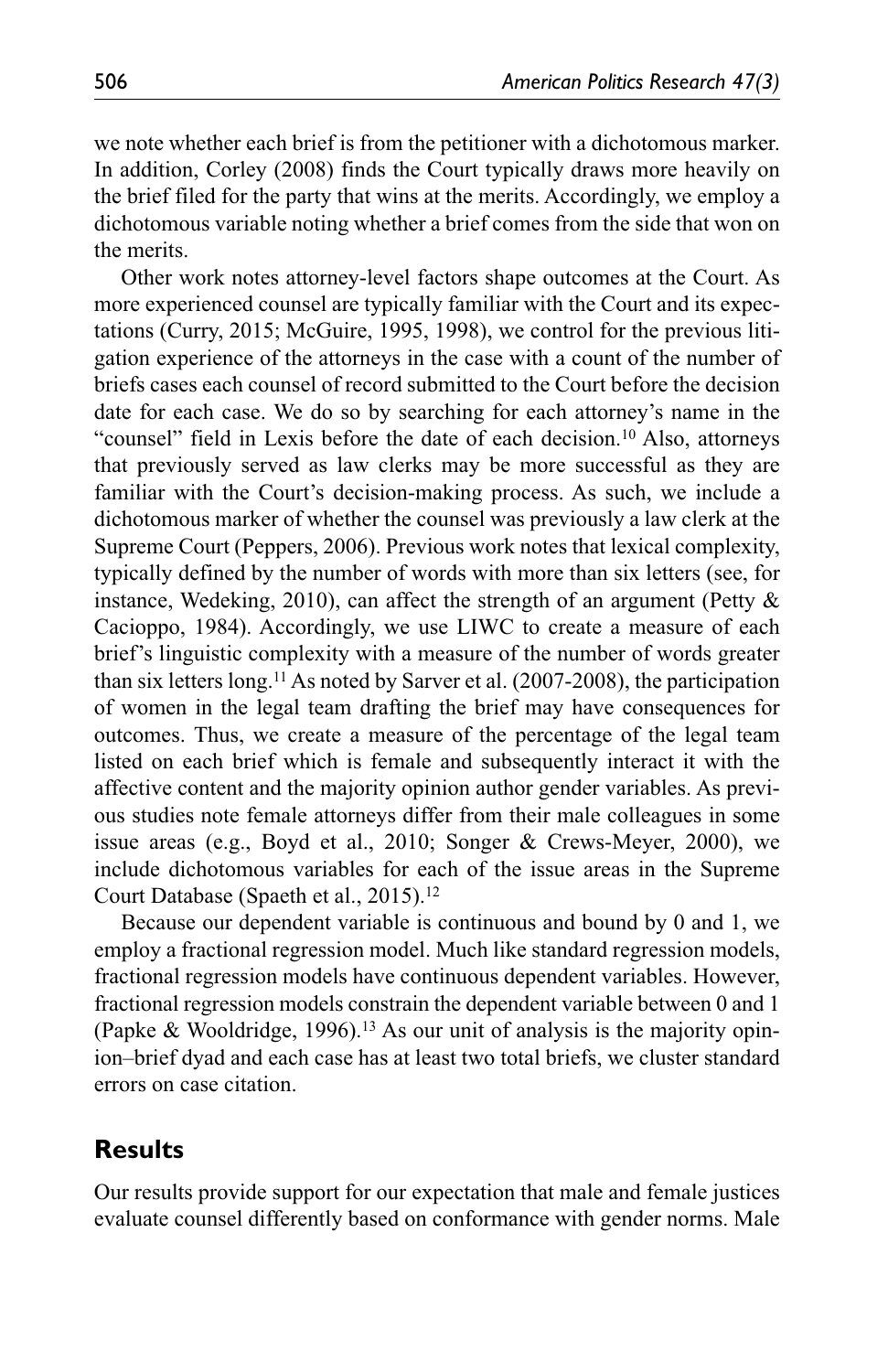| Issue area         | <b>Total briefs</b> | Briefs by female attorneys |
|--------------------|---------------------|----------------------------|
| Criminal procedure | 151                 | 22 (15%)                   |
| Civil rights       | 100                 | 13 (13%)                   |
| First amendment    | 37                  | 4(11%)                     |
| Due process        | 26                  | 3(12%)                     |
| Privacy            | 23                  | 1(4%)                      |
| Attorneys          | 10                  | 0                          |
| Unions             | 14                  | 1(7%)                      |
| Economic activity  | 133                 | 11(8%)                     |
| Judicial power     | 53                  | 9(17%)                     |
| Federalism         | 43                  | 8(19%)                     |
| Federal taxation   | 12                  | (8%)                       |
| Miscellaneous      | 4                   | O                          |
| Private action     | 4                   | 0                          |

**Table 1.** Distribution of Briefs for Female Attorneys by Issue Area.

justices reward attorneys for using little traditional gender norms via the affective content found in their briefs. That is to say, male attorneys are more successful arguing before male justices when using language with low affective content. Female counsel, on the contrary, are more successful when they conform with female gender norms by using high values of affect in their briefs. Also in accord with expectations, we do not find evidence that female justices consider gendered norms of communication in evaluating legal briefs for either male or female counsel. This indicates that differences between male and female jurists extend beyond a disposition for female justices to rule more liberally in certain issue areas; it encompasses the way in which justices evaluate the arguments conditioned on attorney gender. Ultimately, our results raise questions about how effective female counsel are at the Court, based on the immutable characteristics of both counsel and the justice authoring the majority opinion. Before evaluating our model, we first examine our data descriptively.

Women are a distinct minority at the Supreme Court Bar, from 2010 to 2013 they constitute roughly 12% of all attorneys filing briefs. Table 1 shows their briefs are distributed fairly evenly across the issue areas at the Court. Most of the issue areas have a portion of women roughly in line with the overall number of female counsel at the Court. Women are, however, underrepresented in unions, economics, privacy, and federal taxation cases. In addition, they are completely absent from some smaller issue areas such as: private action, miscellaneous, and attorneys. Fortunately, our issue area dichotomous variables account for this discrepancy.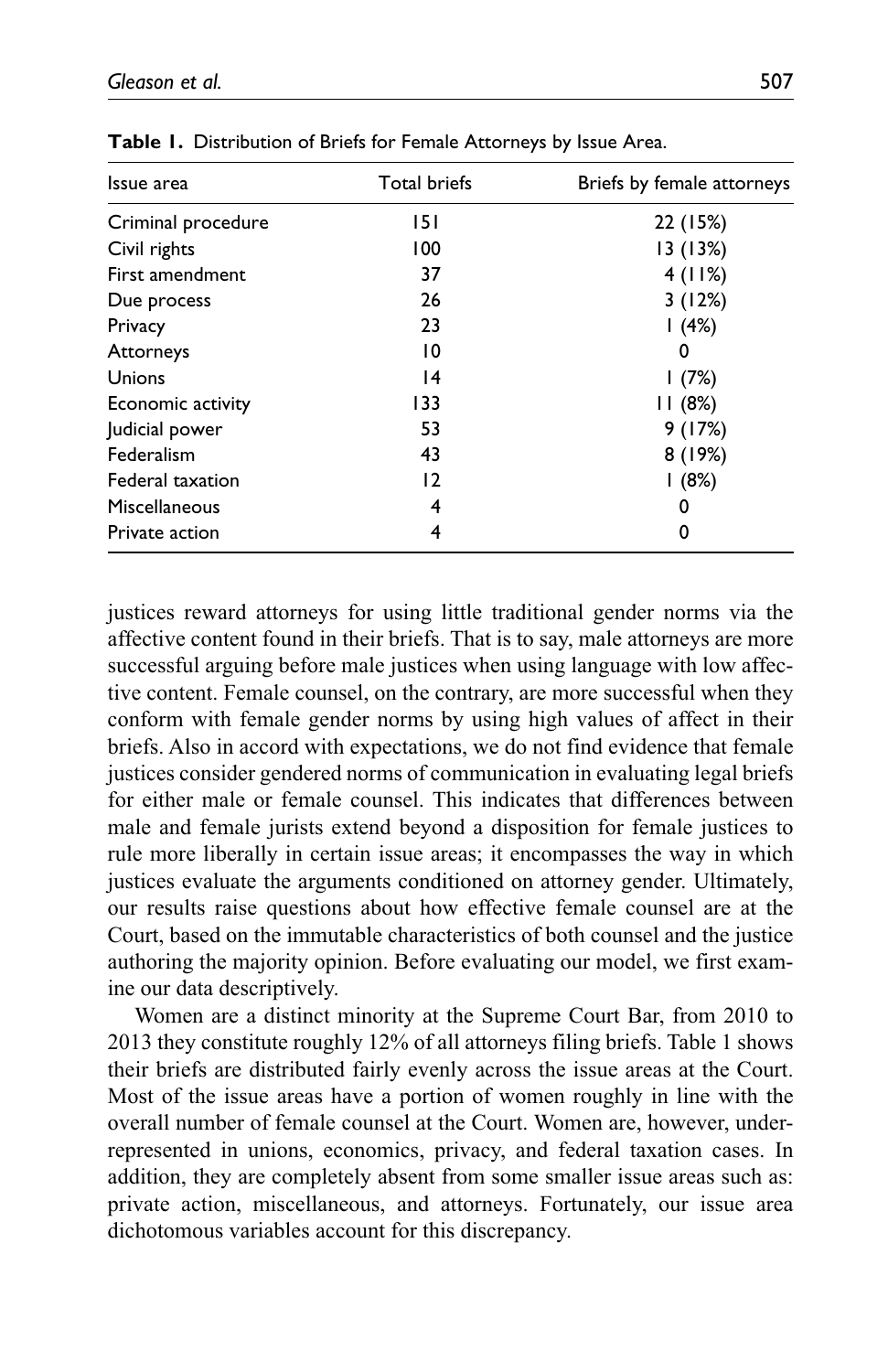| Issue area         | <b>Total briefs</b> | Male authors | Female authors |
|--------------------|---------------------|--------------|----------------|
| Criminal procedure | 151(25%)            | 96 (23%)     | 55 (28%)       |
| Civil rights       | 100 (16%)           | 69 (17%)     | 31 (16%)       |
| First amendment    | 37 (6%)             | 30 (7%)      | 7(4%)          |
| Due process        | 26 (4%)             | 16(4%)       | 10(5%)         |
| Privacy            | 23 (4%)             | 19 (5%)      | 4(2%)          |
| Attorneys          | 10(2%)              | 2(0.5%)      | 8(4%)          |
| Unions             | 14(2%)              | 14(3%)       | 0              |
| Economic activity  | 133 (22%)           | 86 (21%)     | 47 (24%)       |
| Judicial power     | 53 (9%)             | 37 (9%)      | 16(8%)         |
| Federalism         | 43 (7%)             | 29 (7%)      | 14 (7%)        |
| Federal taxation   | 12(2%)              | 10(2%)       | 2(1%)          |
| Miscellaneous      | 4(1%)               | 4 (1%)       | 0              |
| Private action     | 4(1%)               | 4(1%)        | 0              |

**Table 2.** Distribution of Attorney Briefs by Majority Opinion Author Gender.

It is also important to note which issue areas female jurists write opinions in. If female jurists disproportionately write opinions in those cases where female counsel argue, then it is possible that any effect we observe is driven by the issue area. The distribution of briefs to male and female opinion authors by issue area is shown in Table 2. The distribution between male and female authors is fairly uniform, although female authors are slightly overrepresented in criminal procedure and economic activity cases. Male authors are slightly overrepresented in first amendment cases. Again, our issue area variables should account for any discrepancy.

To bring both of our previous descriptive tables together, we construct Table 3. Here, we note the issue areas where male and female justices evaluate briefs filed by male and female counsel. Overall, 25% of briefs filed by female counsel are evaluated by female majority opinion authors. At the same time, 33% of briefs filed by male counsel are evaluated by female majority opinion authors. Shifting focus to justices, 13% of male justices author opinions for cases in which female counsel participate. Although female justices write opinions in cases with female counsel 10% of the time. As female counsel make up 12% of the counsel of record and 33% of the justices are female, this indicates female counsel and opinion writers are fairly uniformly distributed. We now move to the results of our model.

The results of our model are presented in Table 4.14 The first column displays our model without any interaction terms, whereas the second column includes the interactions. Our results provide support for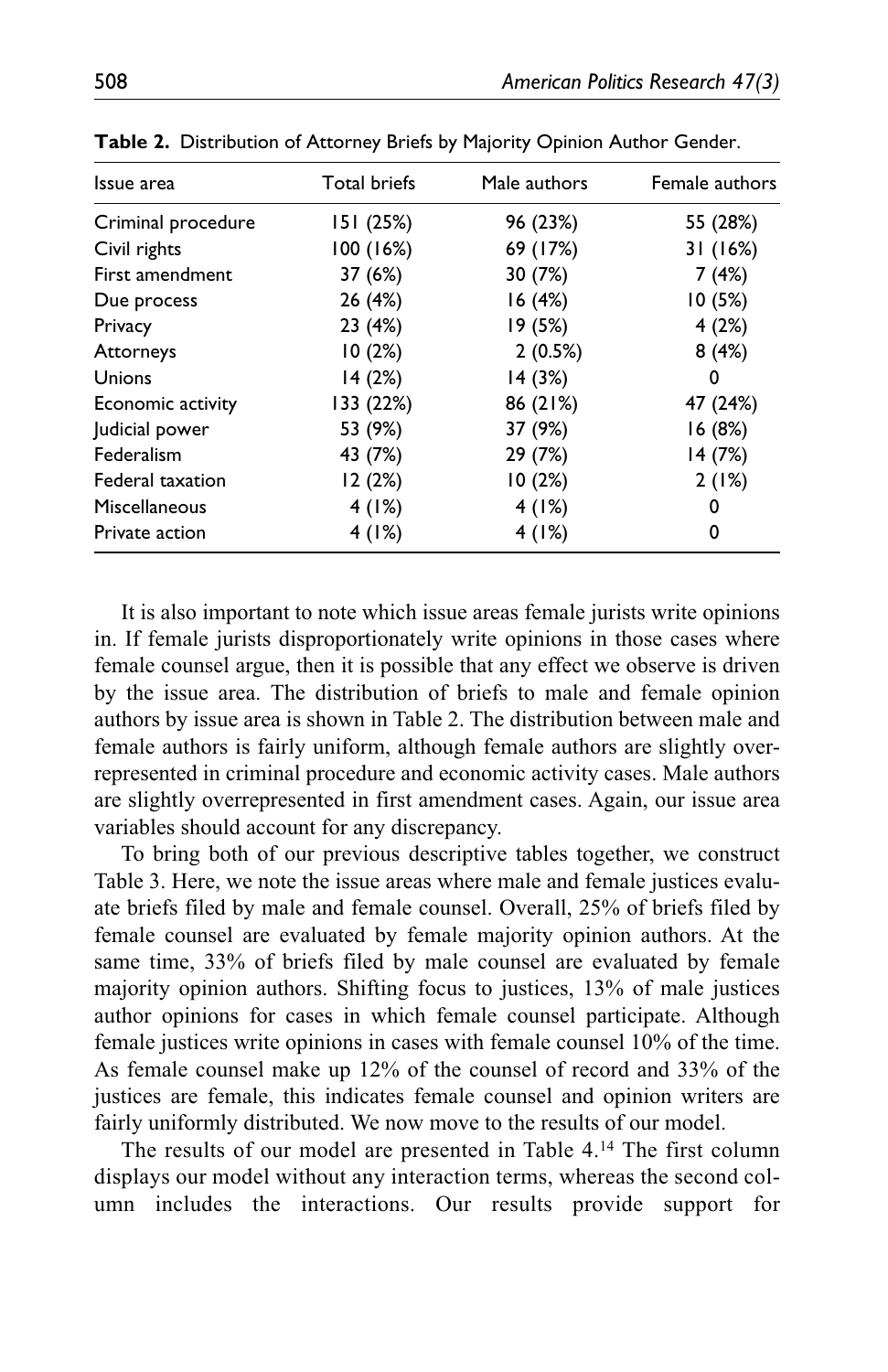| Issue area         | Counsel | Male author | Female author  |
|--------------------|---------|-------------|----------------|
| Criminal procedure | Male    | 77          | 52             |
|                    | Female  | 19          | 3              |
| Civil rights       | Male    | 57          | 30             |
|                    | Female  | 12          |                |
| First amendment    | Male    | 26          | 7              |
|                    | Female  | 4           | 0              |
| Due process        | Male    | 15          | 8              |
|                    | Female  |             | $\overline{2}$ |
| Privacy            | Male    | 18          | 4              |
|                    | Female  | ı           | 0              |
| Attorneys          | Male    | 2           | 8              |
|                    | Female  | 0           | 0              |
| Unions             | Male    | 13          | 0              |
|                    | Female  |             | $\Omega$       |
| Economic activity  | Male    | 78          | 44             |
|                    | Female  | 8           | 3              |
| Judicial power     | Male    | 33          | П              |
|                    | Female  | 4           | 5              |
| Federalism         | Male    | 25          | 10             |
|                    | Female  | 4           | 4              |
| Federal taxation   | Male    | 10          |                |
|                    | Female  | 0           |                |
| Miscellaneous      | Male    | 3           | 0              |
|                    | Female  |             | 0              |
| Private action     | Male    | 4           | 0              |
|                    | Female  | 0           | 0              |

**Table 3.** Opinion Author and Counsel of Record Gender by Issue Area.

our argument that counsel are evaluated based on their conformance with gender norms. At first blush, our results seem to suggest none of our main independent variables affect brief success. However, the main thrust of our argument resides in the interaction term between counsel gender, opinion author gender, and the affective content of the brief. Interaction terms cannot be evaluated by *p* values alone (Brambor, Clark, & Golder, 2006). It is necessary to graph interaction effects to determine whether (and at what levels) they are statistically significant. We now turn to an evaluation of our interaction term.

Figure 1 graphically illustrates our main interaction term. The figure is divided into two panels where the first panel shows the effect for male majority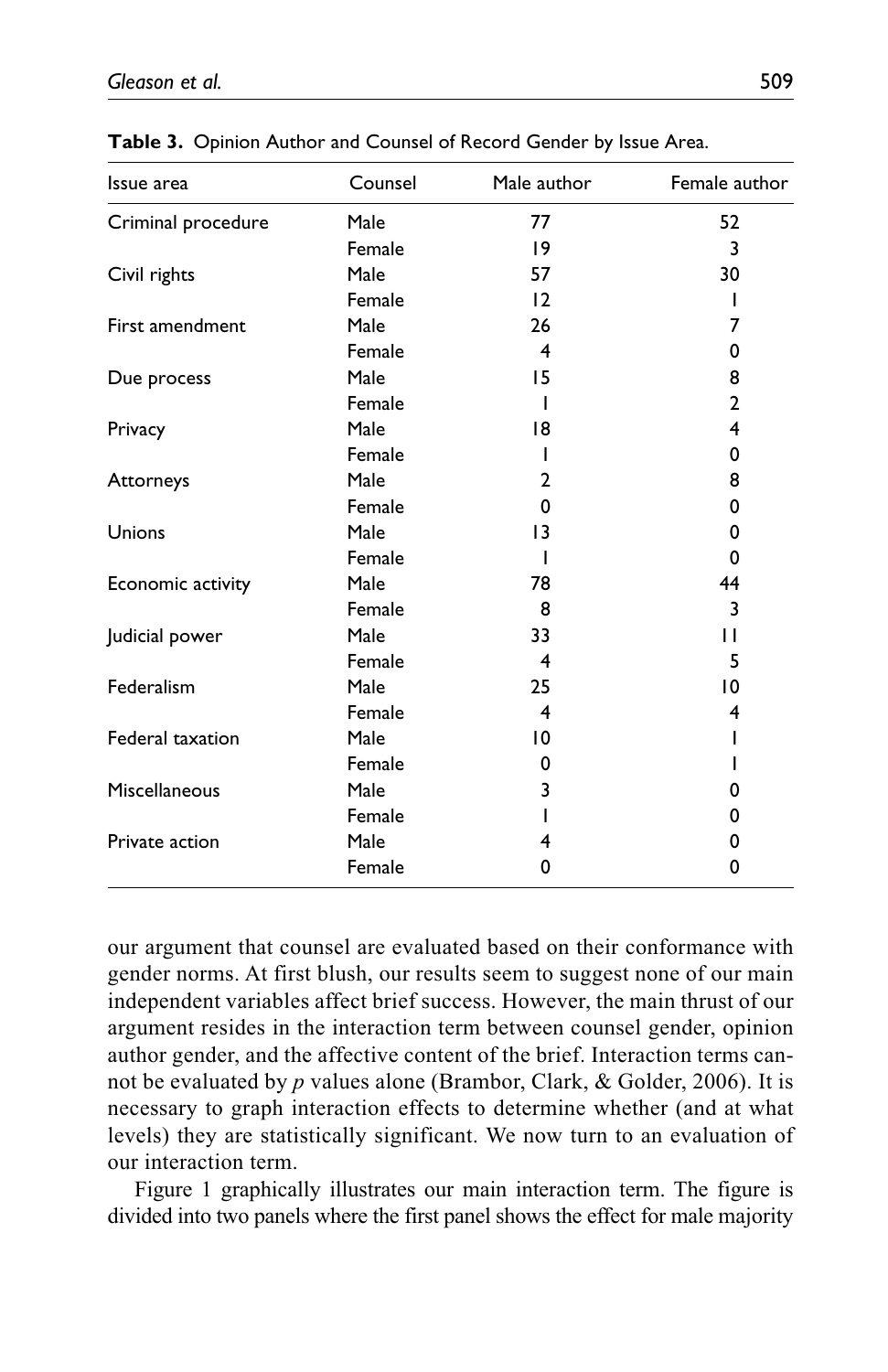|                                   | (1)        | (2)        |
|-----------------------------------|------------|------------|
| Female attorney                   | 0.026      | 0.012      |
|                                   | (0.042)    | (0.046)    |
| Affective content of brief        | $-0.001$   | $-0.015$   |
|                                   | (0.015)    | (0.021)    |
| Female opinion author             | 0.055      | 0.035      |
|                                   | (0.051)    | (0.059)    |
| Female Attorney × Affective       |            | $0.112***$ |
| Content                           |            | (0.032)    |
| Female Attorney × Female Author   |            | 0.015      |
|                                   |            | (0.095)    |
| Female Author × Affective Content |            | $-0.015$   |
|                                   |            | (0.041)    |
| Female Attorney × Female Author × |            | $-0.146$   |
| Affective Content                 |            | (0.086)    |
| Political salience                | $-0.203**$ | $-0.206**$ |
|                                   | (0.066)    | (0.065)    |
| Coalition median ideology         | 0.008      | 0.001      |
|                                   | (0.092)    | (0.092)    |
| Vote split                        | $0.015**$  | $0.014**$  |
|                                   | (0.005)    | (0.004)    |
| Percent women in majority         | 0.035      | 0.029      |
|                                   | (0.178)    | (0.178)    |
| Author ideology                   | $0.156*$   | $0.144*$   |
|                                   | (0.061)    | (0.061)    |
| Ideological congruence            | 0.005      | 0.007      |
|                                   | (0.034)    | (0.034)    |
| Percent female law clerks         | 0.131      | 0.122      |
|                                   | (0.101)    | (0.101)    |
| Amici advantage                   | $-0.005$   | $-0.005$   |
|                                   | (0.004)    | (0.004)    |
| SG party                          | $0.184***$ | $0.184***$ |
|                                   | (0.031)    | (0.031)    |
| SG amici                          | 0.021      | 0.018      |
|                                   | (0.024)    | (0.024)    |
| Conflict                          | $0.080*$   | $0.080*$   |
|                                   | (0.033)    | (0.032)    |
| Petitioner brief                  | $0.050**$  | $0.051**$  |
|                                   | (0.018)    | (0.019)    |
| Winning party                     | $0.082***$ | $0.082***$ |
|                                   | (0.017)    | (0.017)    |
| Attorney experience               | 0.000      | 0.000      |
|                                   | (0.000)    | (0.000)    |

**Table 4.** Effect of Gender Norms on Judicial Decision-Making.

*(continued)*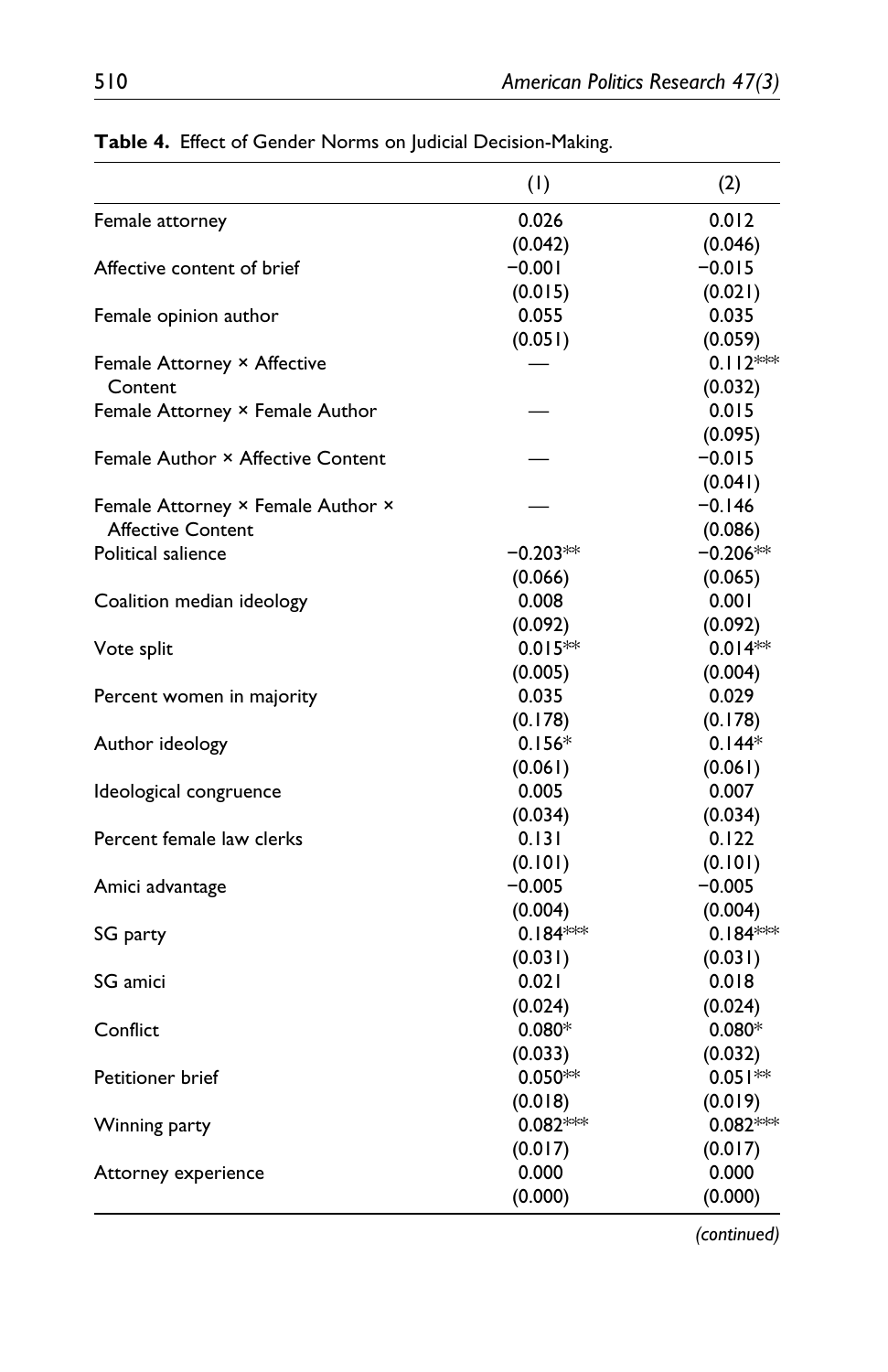### **Table 4. (continued)**

|                                    | (1)         | (2)         |
|------------------------------------|-------------|-------------|
| Law clerk experience               | $0.057*$    | 0.053       |
|                                    | (0.029)     | (0.029)     |
| Lexical complexity                 | $-0.049***$ | $-0.046***$ |
|                                    | (0.014)     | (0.014)     |
| Percent female legal team          | $-0.082$    | $-0.065$    |
|                                    | (0.060)     | (0.079)     |
| Percent Female Legal Team ×        |             | $-0.003$    |
| <b>Affective Content</b>           |             | (0.060)     |
| Percent Female Legal Team ×        |             | 0.029       |
| Female Author                      |             | (0.125)     |
| Percent Female Legal Team × Female |             | 0.134       |
| Author × Affective Content         |             | (0.128)     |
| Criminal procedure                 | $0.120*$    | $0.128*$    |
|                                    | (0.060)     | (0.059)     |
| Civil rights                       | 0.112       | $0.122*$    |
|                                    | (0.060)     | (0.060)     |
| First amendment                    | $0.163*$    | $0.176*$    |
|                                    | (0.078)     | (0.078)     |
| Due process                        | 0.028       | 0.031       |
|                                    | (0.074)     | (0.073)     |
| Privacy                            | $0.186*$    | $0.199*$    |
|                                    | (0.083)     | (0.082)     |
| Attorneys                          | 0.293       | $0.300*$    |
|                                    | (0.150)     | (0.142)     |
| Unions                             | -0.115      | $-0.115$    |
|                                    | (0.081)     | (0.084)     |
| Economics                          | $0.185**$   | $0.194***$  |
|                                    | (0.058)     | (0.058)     |
| Judicial power                     | $0.160*$    | $0.168*$    |
|                                    | (0.068)     | (0.067)     |
| Federalism                         | $0.214**$   | $0.219**$   |
|                                    | (0.067)     | (0.068)     |
| Federal taxation                   | 0.097       | 0.095       |
|                                    | (0.089)     | (0.086)     |
| Miscellaneous                      | $0.288*$    | $0.300*$    |
|                                    | (0.138)     | (0.118)     |
| Constant                           | $-1.934***$ | $-1.933***$ |
|                                    | (0.067)     | (0.068)     |
| AIC                                | 343.505     | 359.308     |
| <b>BIC</b>                         | 484.260     | 535.251     |
| <b>Observations</b>                | 601         | 601         |

*Note.* Standard errors in parentheses. AIC = Akaike information criterion; BIC = Bayesian information criterion. \**p* < .05. \*\**p* < .01. \*\*\**p* < .001.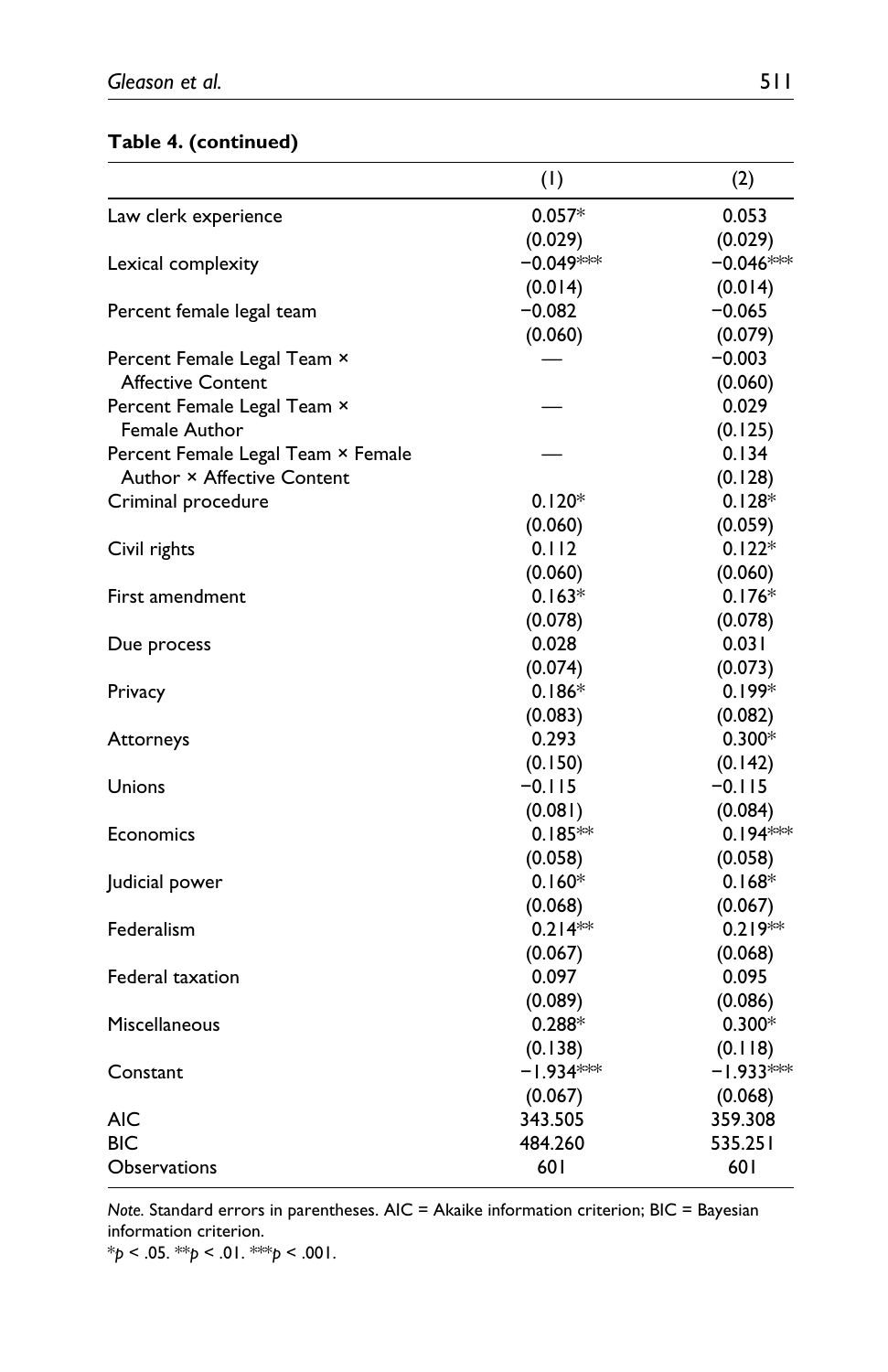

**Figure 1.** Interaction of counsel of record gender, affective content of brief, and majority opinion author gender.

opinion authors and the second panel shows the effect for female majority opinion authors. In each panel, the *x*-axis shows the standardized value of the amount of affect in the brief, whereas the *y*-axis depicts the marginal effect of counsel of record gender on brief success. Should the solid line at  $y = 0$  fall within the dashed 95% confidence intervals, then the interaction term is insignificant at that particular value of affect. We note that for male opinion authors, female counsel are less successful when they exhibit lower levels of affect. However, once the level of affect present in their briefs increases, they become more successful. Turning to the female majority opinion author panel, we note that the 95% confidence intervals always include the reference line at  $y = 0$ . This indicates that the level of affect contained in the brief does not affect the success of female counsel when the majority opinion author is female. This provides support for our contention that male justices evaluate attorneys based on their conformance with gender norms in briefs, whereas female justices do not. The interaction between the percentage of the legal team that is female, opinion author gender, and affective content of the brief is not significant at any level. The graphical depiction ois presented in the Appendix.

To further illustrate our findings, we also estimate a model to estimate how the use of affective language affects the success of male counsel. To do so, we rerun our analysis with a "male" variable rather than a female variable (not shown). This variable is coded as "1" if the counsel of record on the brief is a male and "0" if the counsel of record is female. Although the resulting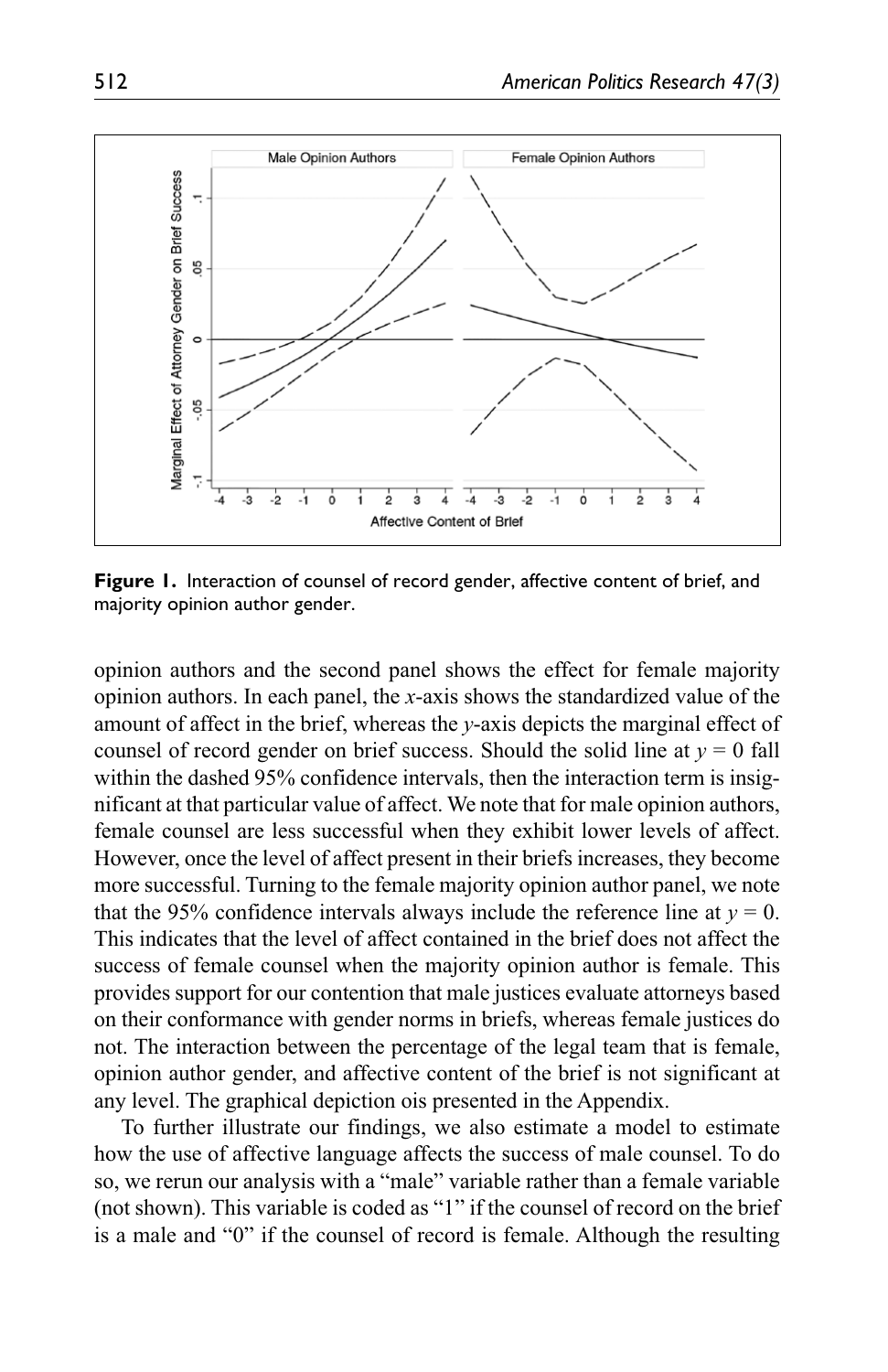

**Figure 2.** Interaction of counsel of record gender, affective content of brief, and majority opinion author gender (with male attorney variable in place of female attorney variable).

interaction is the mirror image of Figure 1, we display it in Figure 2 to illustrate how gender norms manifest at the Court. For male attorneys, lower levels of affective content in briefs results in more success with male majority opinion authors. However, as the level of affective content in their briefs increases, their success decreases. Conversely, female justices take no notice of affective brief content for male counsel. This provides support for our expectations that both male and female counsel are held to gender norms by male (but not female) justices.

We find support for our contention that male justices enforce traditional gender norms via their evaluation of affective language in briefs. If female attorneys break from traditional gender norms and make arguments more typical of men, which is to say they argue aggressively and forcefully, those briefs are less successful with male opinion writers. Conversely, if female attorneys conform to traditional gender norms and make arguments which are more conciliatory and interpersonally warm, their success increases with male justices.<sup>15</sup> As shown in Figure 2, the opposite is true of male attorneys. Male attorneys are most successful with male opinion writers when they file briefs with low affective content, which is to say briefs which conform with gender norms, when a male justice writes the majority opinion. As the affective content of the brief increases, male attorneys are less successful. This indicates male justices enforce traditional gender norms.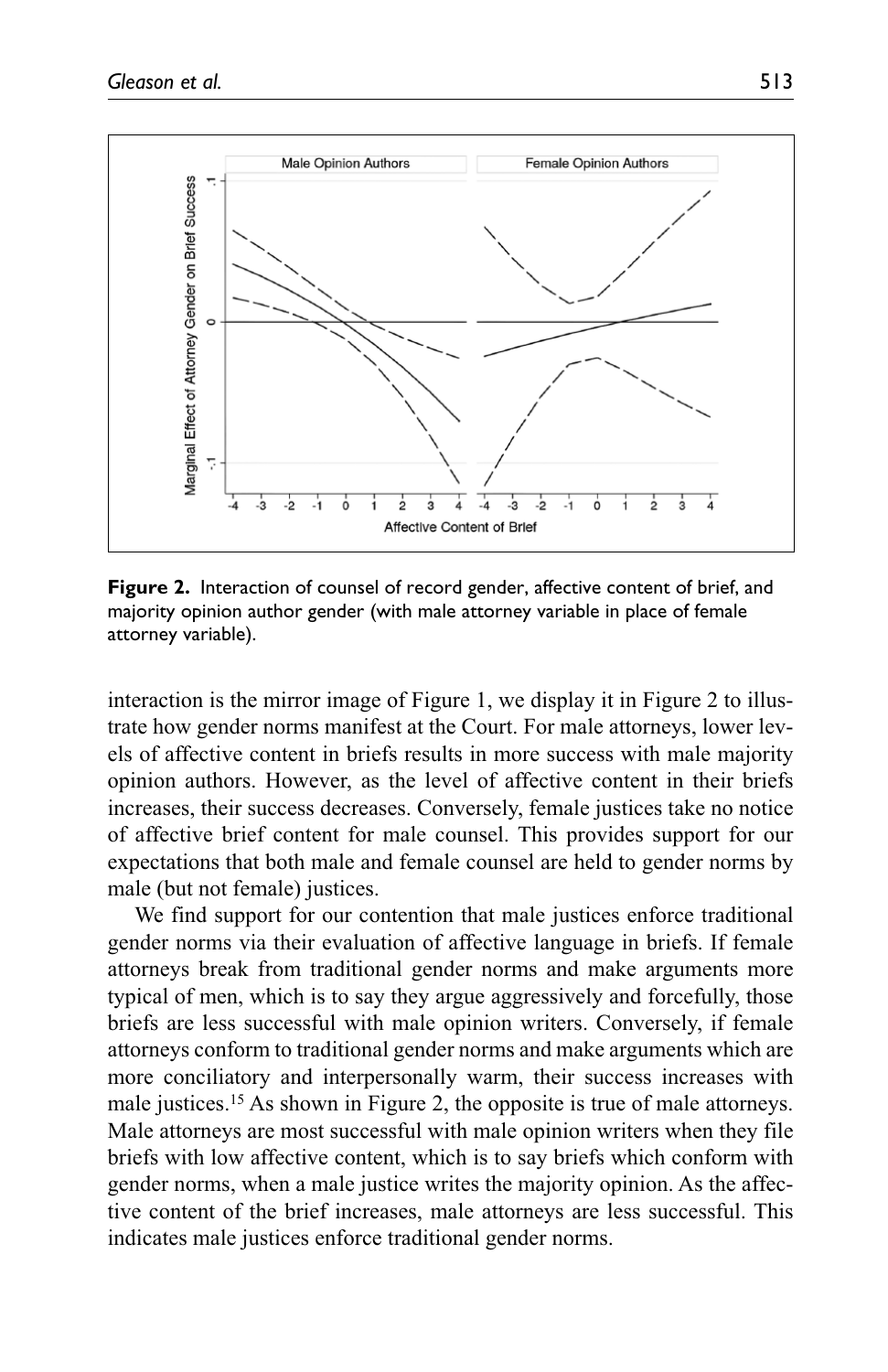Collectively, our results indicate that male justices evaluate counsel based on their compliance with gender norms. Should an attorney break with gender norms in his or her brief, male justices will evaluate that brief more harshly and its success will fall. This is not the case for female justices, as we find no evidence gender norms play a role in their evaluation of briefs.16 Arguably, we could also be observing an ideological split rather than a gender split because three of the four members of the Court's liberal bloc are women. To account for this possibility, we reran our analysis with Justice Breyer grouped with the female members of the Court. The results were substantively unchanged. Finally, to continue with the possibility that our results are driven by ideology, it is possible that there is an interactive effect between justice ideology and attorney gender. We ran a control model with an interaction between the majority opinion author's ideology score and the gender of the counsel of record. At no level was this interaction significant. Collectively, these results provide strong support for our expectations.

## **Discussion**

As the bench becomes more diverse, female judges increasingly decide differently than their male counterparts across a variety of state, federal, and international courts. It is clear that gender matters in judicial decision-making. However, although work in judicial behavior has often noted gender as a dichotomy, research in psychology holds gender is not just a dichotomy, but rather it is also a performance where men and women either comply with or violate gender norms and others evaluate their performance based on their conformance with gender norms. In this particular case, gender is performed by attorneys who are then judged by the justices. Male justices enforce traditional gender norms, whereas we find no evidence that female justices do so. To reach this finding, we draw upon recent innovations in textual analysis and psychology to provide a more nuanced account of the role of gender in judicial decision-making than previous studies. We now turn to a more detailed discussion of the findings of this study and offer directions for future research.

Differences between male and female justices extend beyond vote direction in particular issue areas to the extent to which justices enforce gender norm via the evaluation of briefs filed by attorneys. Utilizing psychological measures of gender performance, we find male justices enforce traditional gender norms. We find no evidence that female justices do. Although these findings speak to the literatures on gender in judicial decision-making, they also highlight the importance of diversity on both the bench and at the bar beyond mere symbolism. President Obama's push to make the federal bench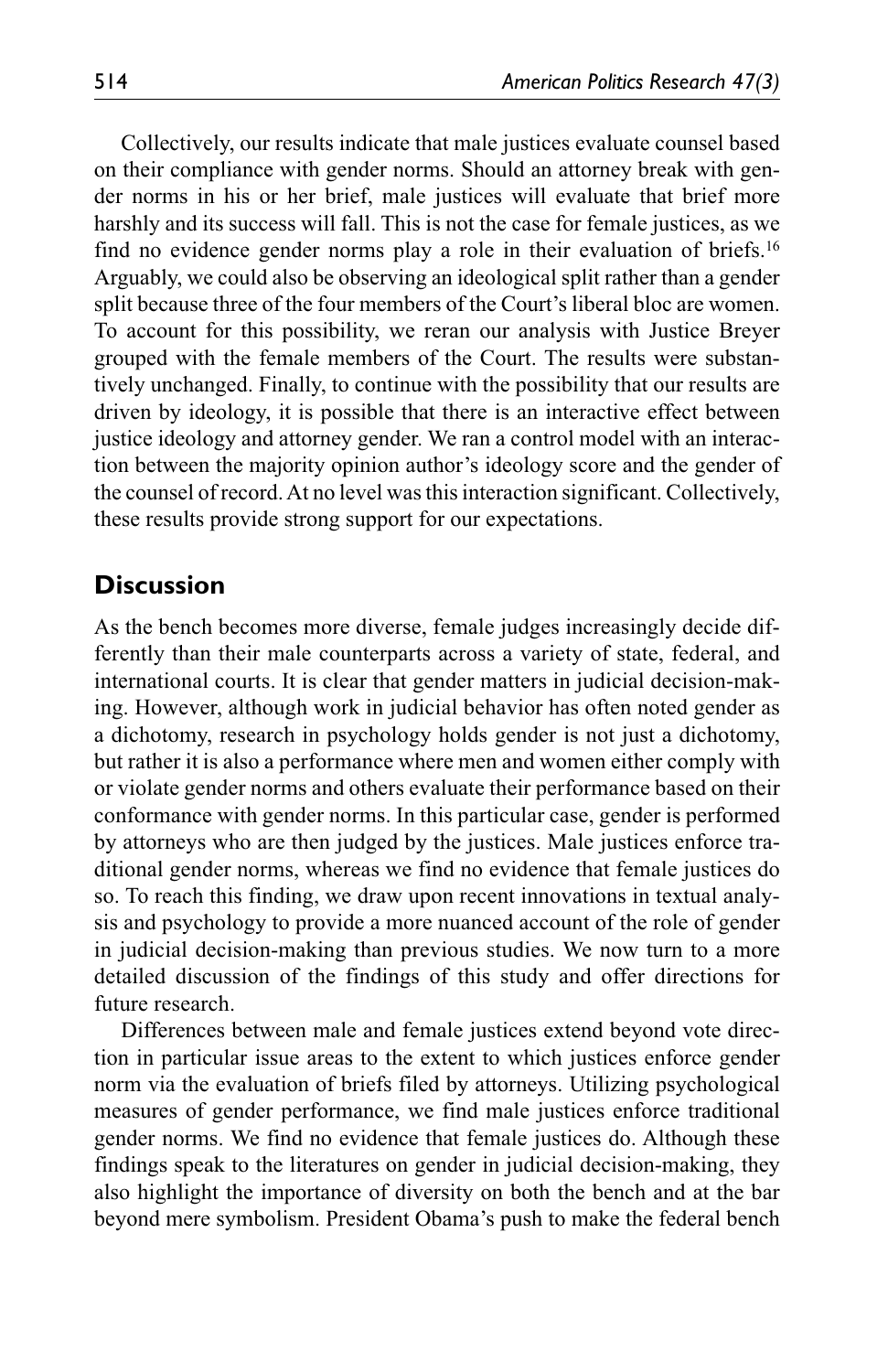more diverse, both in terms of gender and ethnicity, may move the Court toward a more inclusive institutional culture where female counsel are not placed at a disadvantage in their advocacy before the justices because of their gender (e.g., Kaheny et al., 2015; Kenney, 2002).

Ultimately then, this study points toward the utility of exploring the interplay of emotion in legal arguments. Although we are not the first to do so (Black et al., 2016; Bryan & Ringsmuth, 2016), we highlight the underlying gendered components of the emotion in judicial decision-making and demonstrate the utility of using quantative measures of emotional content in legal arguments. In doing so, we uncover a discrepancy with the psychology literature. Broadly, this literature emphasizes that men and women should enforce the same gender norms (Rudman & Glick, 2001). That would imply male and female justices should both reward attorneys for complying with gender norms. However, we find that although the male justices enforce gender norms, the female justices do not. Accordingly, our findings suggest that the context in which gender norms are evaluated has consequences for outcomes. The judicial context is unique, at least insofar as briefs are concerned perhaps because of the professional background and experiences of female jurists (Haire & Moyer, 2015). Although this study offers an account of the role of gender norms in how the justices evaluate male and female counsel via party briefs, it also serves a springboard for future research.

Many scholars have explored the lack of gender diversity in the the legal profession. This is often attributed to the remnants of a legal culture in which Justice Ginsburg was famously denied a clerkship because of her gender in the 1950s (Haire & Moyer, 2015). Two decades later, much was still the case as demonstrated by Justice Sotomayor's candid account of the sexist environment she experienced in law school and her male colleagues general surprise that she argued in a masculine style (Sotomayor, 2013). However, in line with previous work which finds male and female judges employ a different decision-making calculus, we find male and female justices do not enforce the same gender norms. Male justices reward men that are aggressive and women that are conciliatory. This suggests that female counsel have the best chance of success when the majority opinion is authored by a female justice as they do not have to balance competing professional and gender norms. However, female attorneys often adopt more masculine styles of communication than their male peers in an effort to downplay the salience of their gender. At least when a male justice writes the majority opinion, this is done to their detriment.

It is unclear whether the findings above extend to other courts. Given that the overall diversity of the bench affects the extent to which female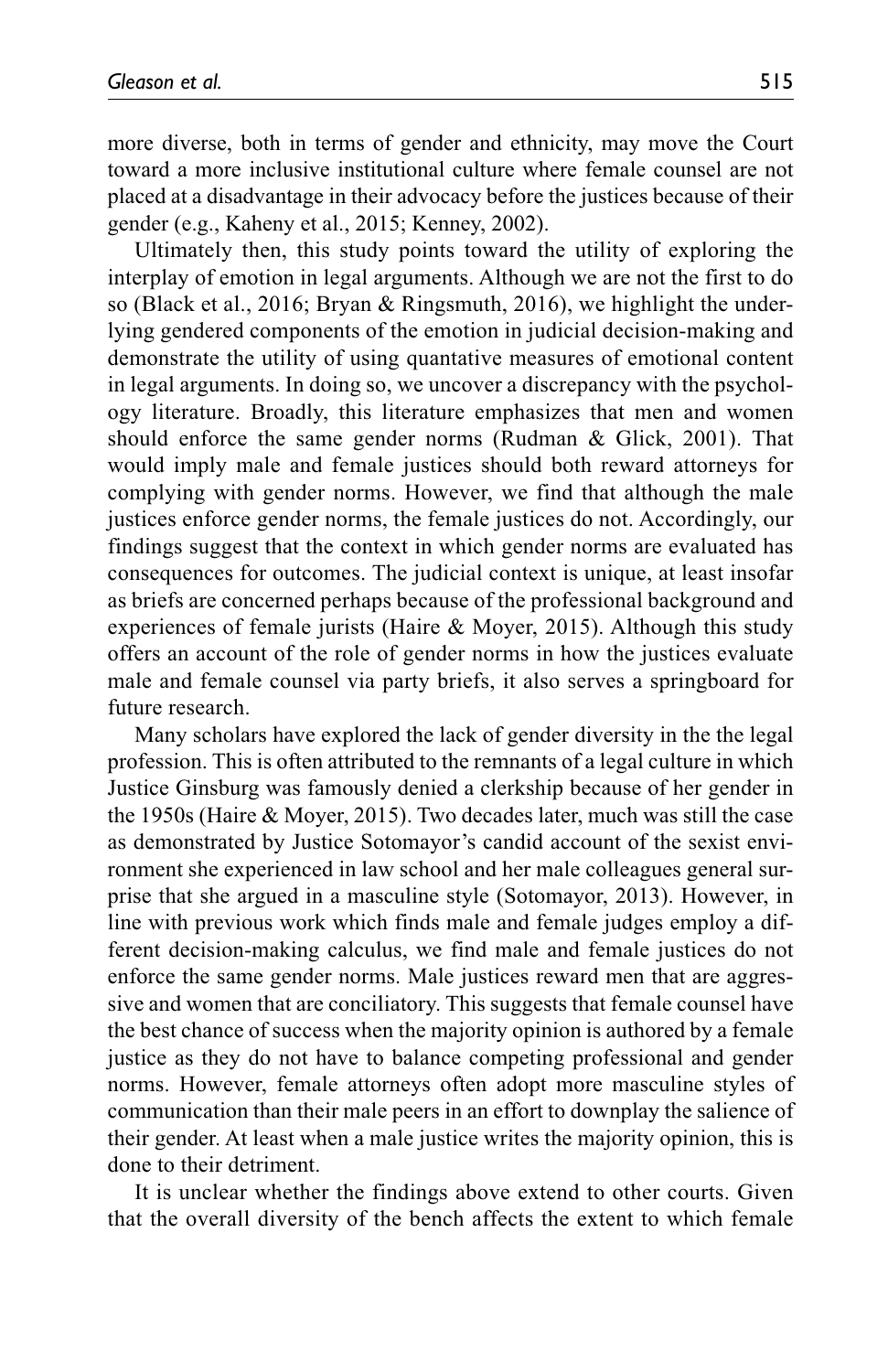jurists take on a distinct voice (Collins et al., 2010; Scheurer, 2014) and the success of female attorneys (Kaheny et al., 2011), our findings might translate slightly differently at other courts where women are better represented at both the bench and the bar. Frequently, scholars have focused on the more gender diverse federal courts of appeals and district courts where they find the impact of gender on judicial decision-making and attorney success differs from the Supreme Court in important ways. Particularly given that the various circuits have differing levels of gender diversity, there could be remarkable variation in terms of the role of gender norms in the evaluation of arguments. Other work notes differences between how gender affects outcomes on state supreme courts depending on the gendered composition of that particular bench (McCall & McCall, 2007). One way in which future work might draw on our findings is by examining contagion effects when male jurists serve on panels with female jurists (e.g., Boyd et al., 2010). Likewise, it is possible that male jurists can shift the way they evaluate gender norms in light of their own personal circumstance (Glynn & Sen, 2015). Although studies of American courts are certainly warranted, it is also worthwhile to take these findings and apply them cross-nationally. The Supreme Court of Canada in particular would allow scholars to assess how gender norms shape judicial decisions in a gendered context that is almost the opposite of the U.S. Supreme Court (Kaheny et al.,2011, 2015).

We suspect the way in which justices enforce gender norms manifests in slightly differently ways depending on the way in which attorneys participate before the Court. Along with many recent scholars, we focus our attention on party briefs (e.g., Black et al., 2016; Corley, 2008; Wedeking, 2010). Although there is much to be learned from the study of briefs, we note that recent research highlights the importance of oral arguments (e.g., Johnson et al., 2006; Ringsmuth et al., 2013). Particularly, as oral arguments involve interruptions and back-and-forth between the justices and counsel, we suspect the way jurists enforce gender norms manifests differently than in party briefs.17 This likewise could be expanded to oral arguments at other courts, such as high courts with a female majority and federal appellate court panels where only one of three judges is female. Such investigations will further help provide a more nuanced account of gender in judicial decision-making.

Of course, one limitation of this study is the short time frame we employ. Although our choice of 2010-2013 was guided by a desire to maximize the number of female majority opinion authors, questions linger about how female counsel would fare before a Court where there are just one or two female justices. Although we can merely speculate at this point, the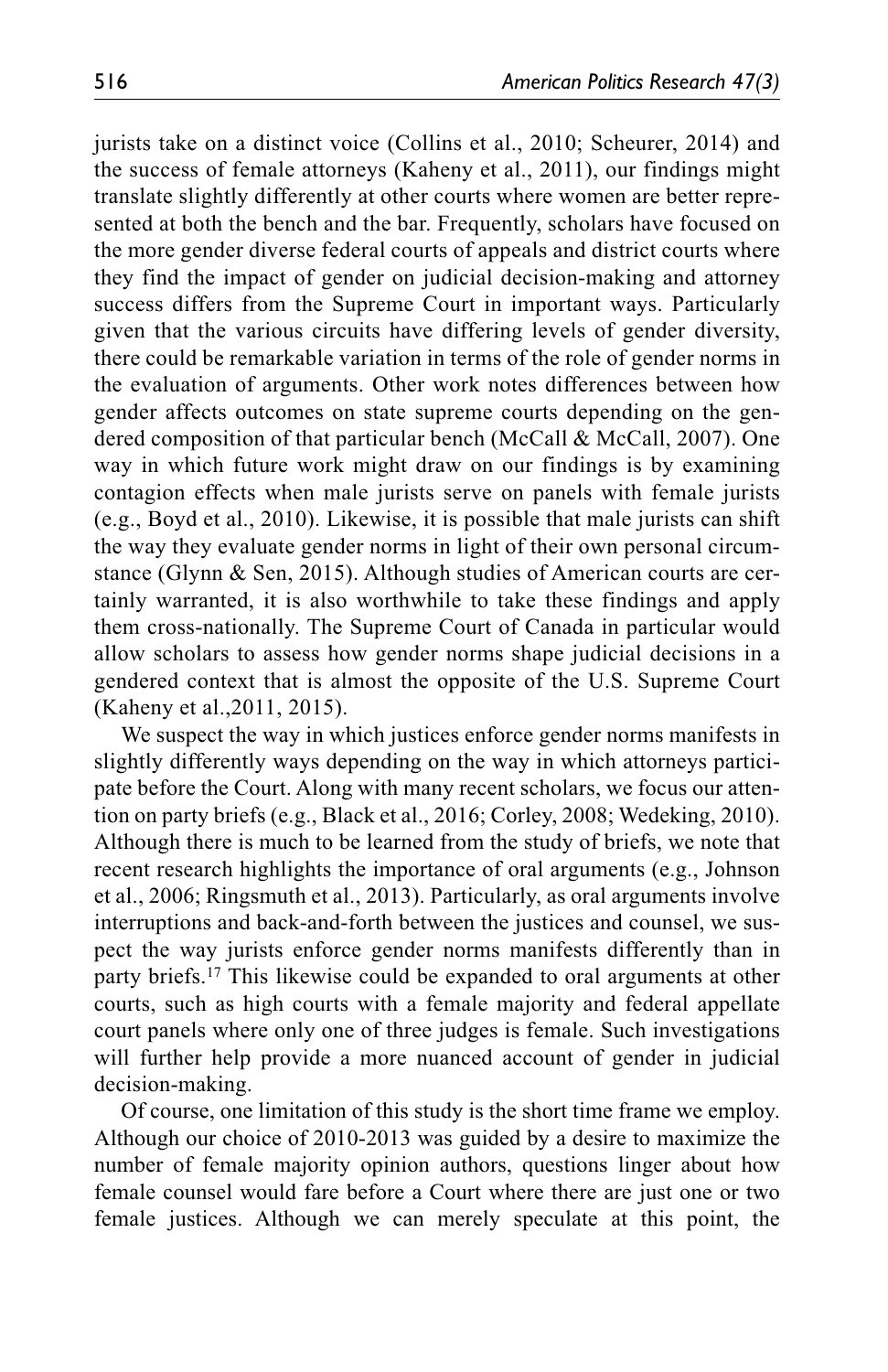literature on state supreme courts and the lower federal courts suggests that we might observe less difference between male and female opinion writers as women typically exhibit a "different voice" when their numbers move beyond token status (Szmer, Christensen, & Kaheny, 2015). For example, Collins et al. (2010) note that female federal district court judges only vote distinctly from their male colleagues once female judges reach a critical mass on a given bench. At the Supreme Court, this may manifest differently depending on the particular gendered composition of the bench. Davis (1993) brings this into sharp-focus when she concludes that Justice O'Connor did not exhibit a distinctly feminine voice on the Court from 1981 to 1987. Davis (1993) concedes this may be a function of O'Connor's personal judicial orientation or, as other work has suggested, it might be because she was the only woman on the Court in this time frame. Although Davis (1993) did not have access to terms in which multiple women served on the Court, scholars now have a wide range of terms with one, two, and three female justices. Examining these terms in various combinations may yield further insight to the operation of gender norms at the Court. For example, Ginsburg and O'Connor may have adopted a different voice from the later Ginsburg and Sotomayor combination. We leave further exploration of this to future scholars.

Perhaps, one of the largest contributions of this manuscript is methodological. Previous studies of gender and judicial decision-making focus on the presence of a female judge on the bench and whether she casts her vote in either a liberal direction or in favor of the female attorney. We instead examine the way in which gender norms shape how jurists evaluate the legal arguments posed by male and female attorneys via their majority opinion. Much like the work of Spriggs and Wahlbeck (1997) and Corley (2008) helped move the study of how justices evaluate briefs and attorneys beyond a dichotomous measure of success on the merits to a more nuanced percentage of the brief incorporated into the majority opinion, this manuscript moves the study of gender and judicial decision-making beyond the mere presence of female attorneys to how the performance of gender evidenced in the underlying psychological content of briefs. In doing so, we join a small but growing number of judicial scholars who bring psychology in language more fully to the fore to explain judicial decision-making (Black et al., 2016; Bryan & Ringsmuth, 2016).

Of course, our measure of success steps away from the traditional vote model where one might analyze each justice's vote at the merits. Although this approach has a rather blunt measure of success (a given justice either votes in favor of or against a given attorney's position), it is intuitively attractive to the point that numerous previous studies of the success of female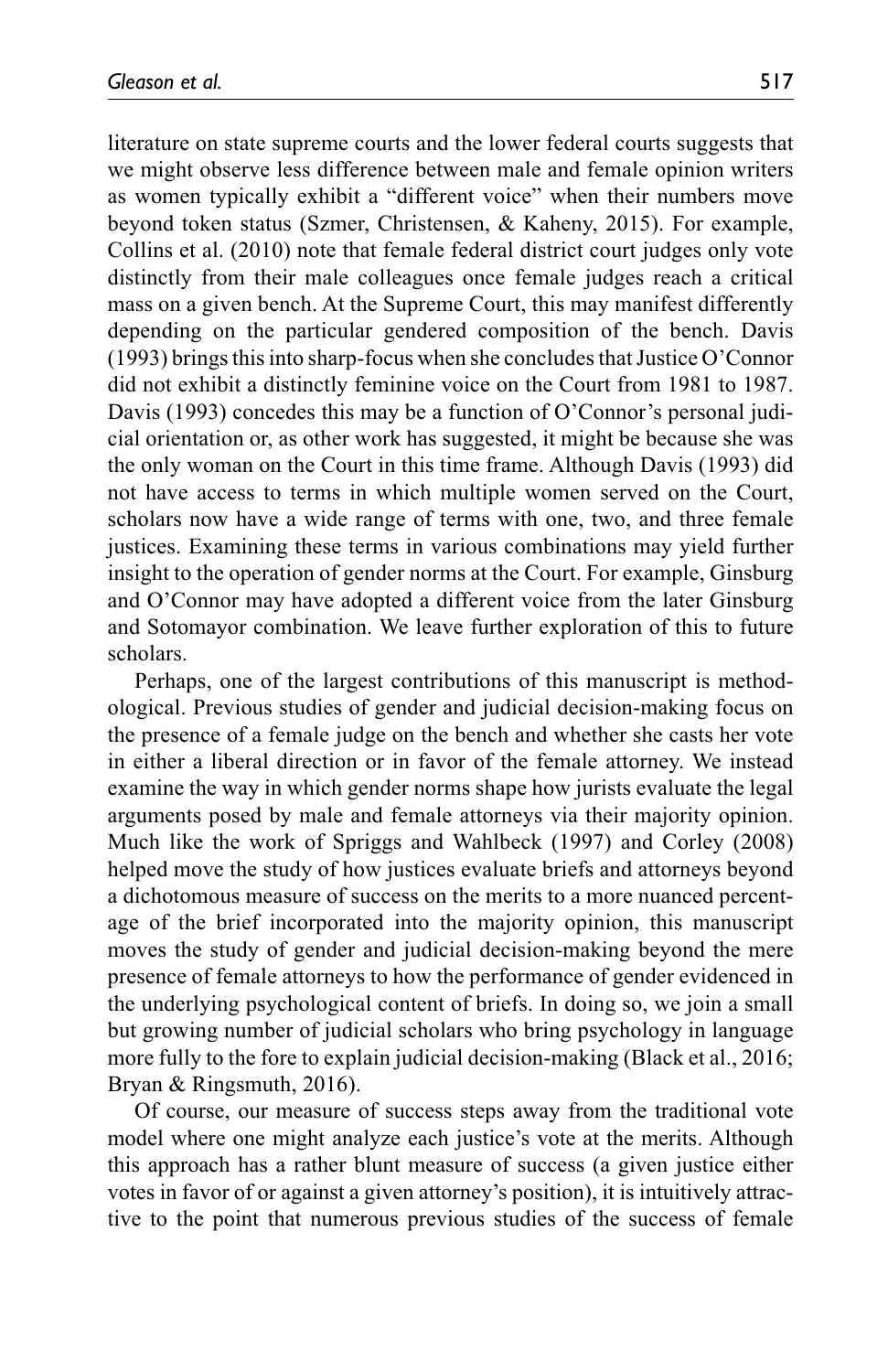counsel use this approach (Szmer et al., 2010). We do not use it here for two reasons. First, by using the percentage of the brief copied into the Court's majority opinion, we obtain a more fine-grained measure of success that allows us to more fully explore the success of affective language in brief success. Second, much of the literature stresses that the voting behavior of individual judges is a function of their own background (Glynn  $&$  Sen, 2015) and the gendered composition of panels (Boyd et al., 2010) and courts overall (Collins et al., 2010; Scheurer, 2014). Given that there is little variation on the latter two on the U.S. Supreme Court, this might be a question better suited for the lower federal courts or a cross-national examination (e.g., Kaheny et al., 2011, 2015).

Finally, our results raise normative concerns over the consequences of gender in judicial decision-making. Although the Court has been quick to defend the "myth of the robe," ample research indicates that extra judicial factors influence case outcomes at the U.S. Supreme Court. Recent studies note immutable characteristics of both the judge and attorney also shape outcomes. If, as our results indicate, the male members of the Court include attorney conformance with gender norms in their evaluation of arguments, even if done subliminally, there are profound consequences for how inclusive the legal process is (Kenney, 2002). This then gives normative value beyond the purely symbolic to efforts to diversify the bench. These results, when considered in tandem with work finding African American judges are more likely to be reversed on appeal (Sen, 2015) and that women and racial minorities are rated systematically lower by the American Bar Association than their White male peers (Sen, 2014) raises the possibility that other implicit biases may be at play in judicial evaluation of attorneys and judges alike. Indeed, the role of norms, gender and otherwise, may extend beyond judicial decision-making itself. It is possible that future work on gender norms can provide a more nuanced account of judicial decision-making throughout the literature.

## **Conclusions and Directions**

By moving beyond the dichotomous notation of gender in judicial decisionmaking to a more performative measure, we demonstrate male and female justices evaluate attorney compliance with gender norms differently. Although this certainly raises normative concerns, our findings serve as a call for future research on judicial decision-making on other courts. Indeed, this study suggests the two are intertwined. Female justices not only decide differently than their male counterparts, but they evaluate the way in which female counsel communicate in their briefs differently as well. As the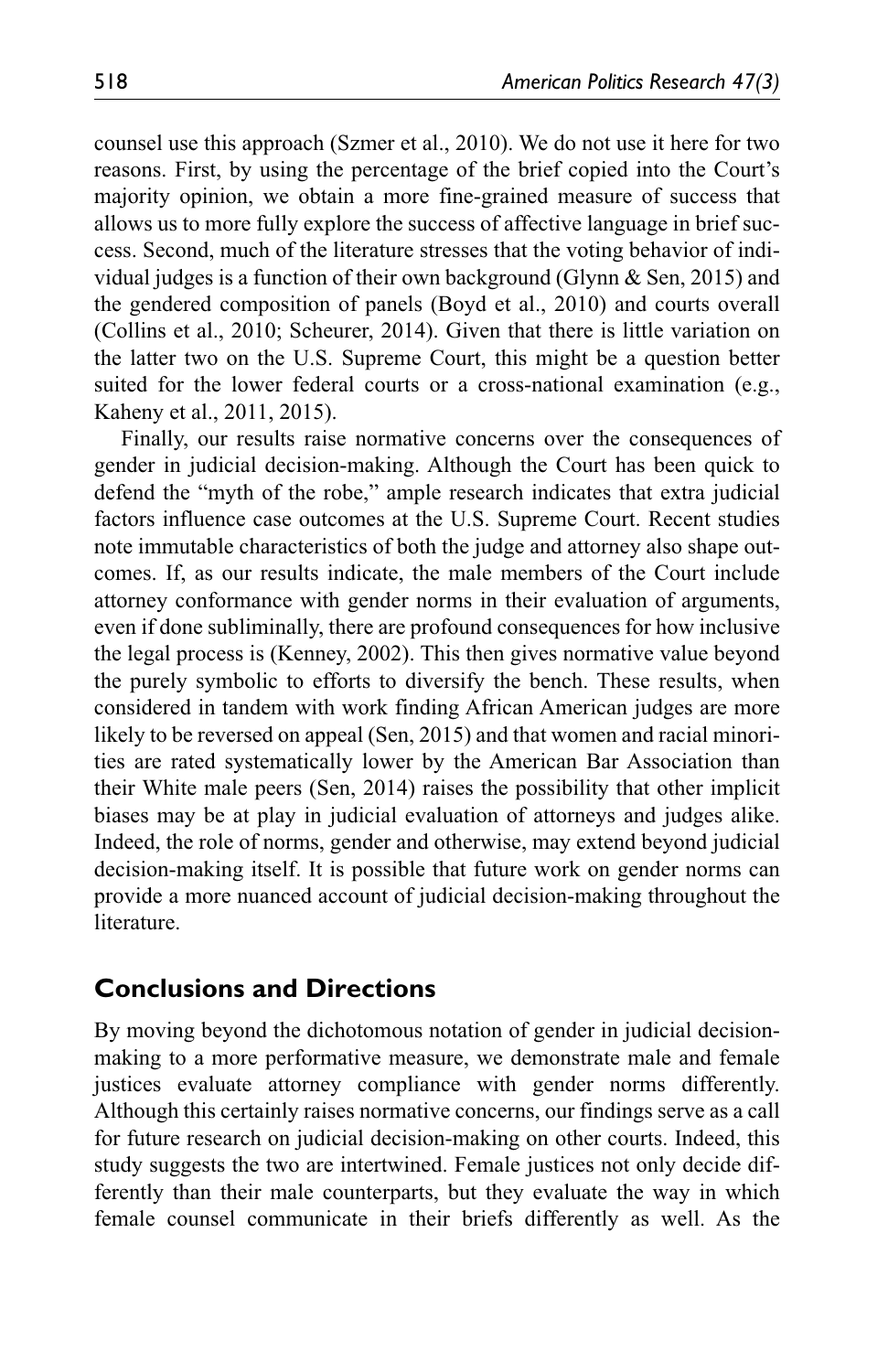evaluation of arguments is conditioned by the gender of the attorney, these results raise a number of important normative questions. For male justices, gendered expectations reveal subtle biases that influence their evaluation of "good" arguments. This is problematic because enforcing traditional gender norms perpetuates the relative authority of men's voices compared with women's. Our results thus raise questions about how counsel are evaluated based on immutable characteristics by the justices. Although much more can surely be written on this topic, we leave it to future scholars to explore more in depth in a host of judicial contexts and courts.

# **Appendix**

In this appendix, we present the plots for the percent female legal team  $\times$ female attorney  $\times$  female majority opinion author control variable from Table 4 As noted in text, at no level does this interaction term achieve statistical significance.

We also run a control model where we interact attorney gender with the opinion author's ideology. This model, which is presented below, is substantively unchanged from the results we present in text. The interaction plot, also presented below, does not achieve statistical significance at any level.



**Figure A1.** Interaction of percent female legal team, affective content of brief, and majority opinion author gender.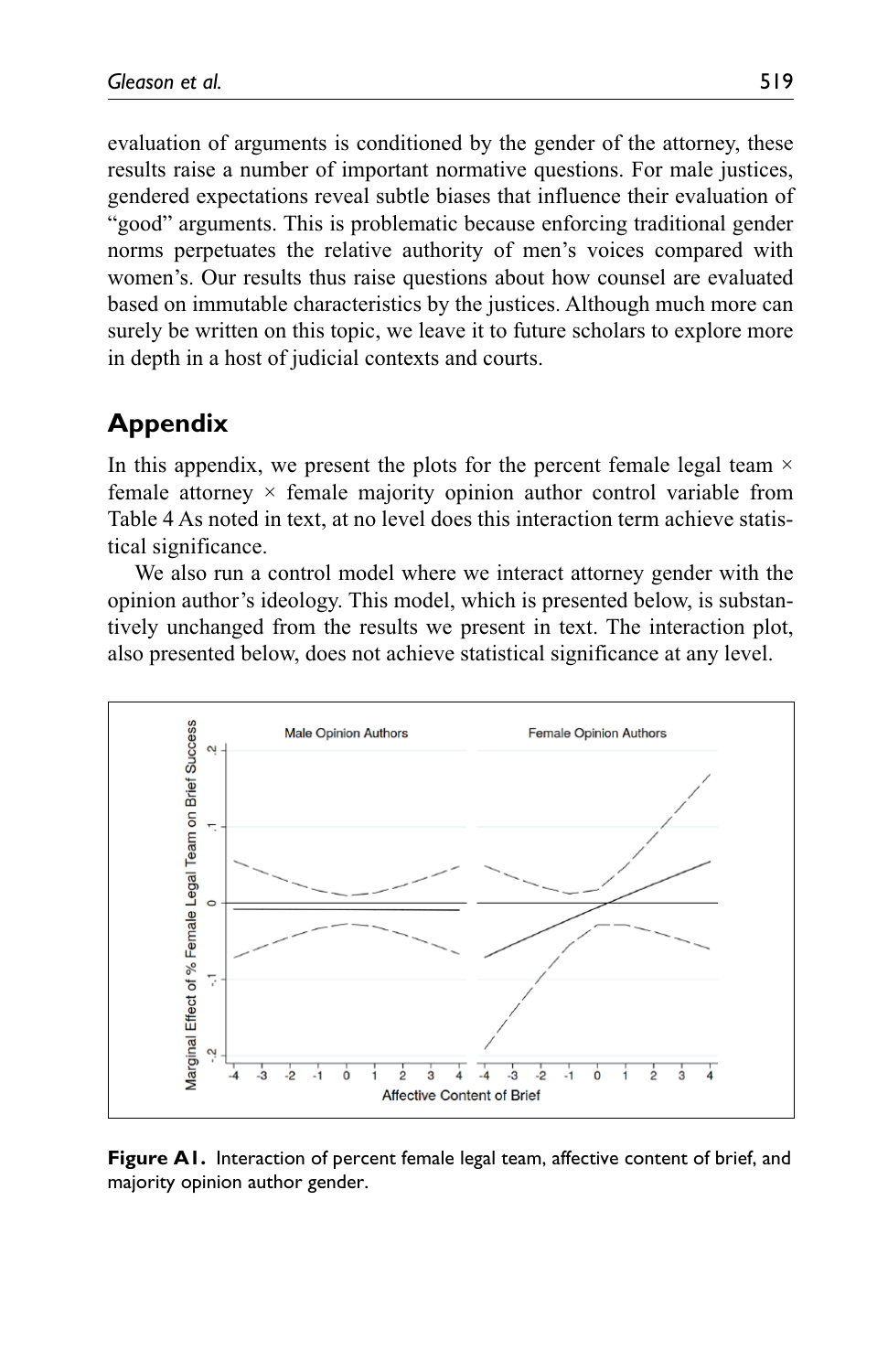

Figure A2. Interaction of attorney gender and majority author ideology.

| Ideology Control).                                              |             |         |  |
|-----------------------------------------------------------------|-------------|---------|--|
|                                                                 | Coefficient | SE      |  |
| Female attorney                                                 | 0.017       | (0.057) |  |
| Female opinion author                                           | 0.025       | (0.053) |  |
| Affective content of brief                                      | $-0.017$    | (0.018) |  |
| Female Attorney × Female Author<br>× Affective Content of Brief | $-0.137$    | (0.081) |  |
| Political salience                                              | $-0.204***$ | (0.060) |  |
| Coalition median ideology                                       | 0.097       | (0.099) |  |
| Vote split                                                      | $0.013**$   | (0.005) |  |
| Percent women in majority                                       | 0.163       | (0.162) |  |
| Author ideology                                                 | $0.132*$    | (0.063) |  |
| Female Attorney × Author Ideology                               | $-0.022$    | (0.126) |  |
| Ideological congruence                                          | 0.011       | (0.034) |  |
| Percent female law clerks                                       | 0.130       | (0.100) |  |
| Amici advantage                                                 | $-0.004$    | (0.004) |  |
| SG party                                                        | $0.187***$  | (0.032) |  |
| SG amici                                                        | 0.015       | (0.024) |  |

Table A1. Effect of Gender Norms on Judicial Decision-Making (With Gender ×

*(continued)*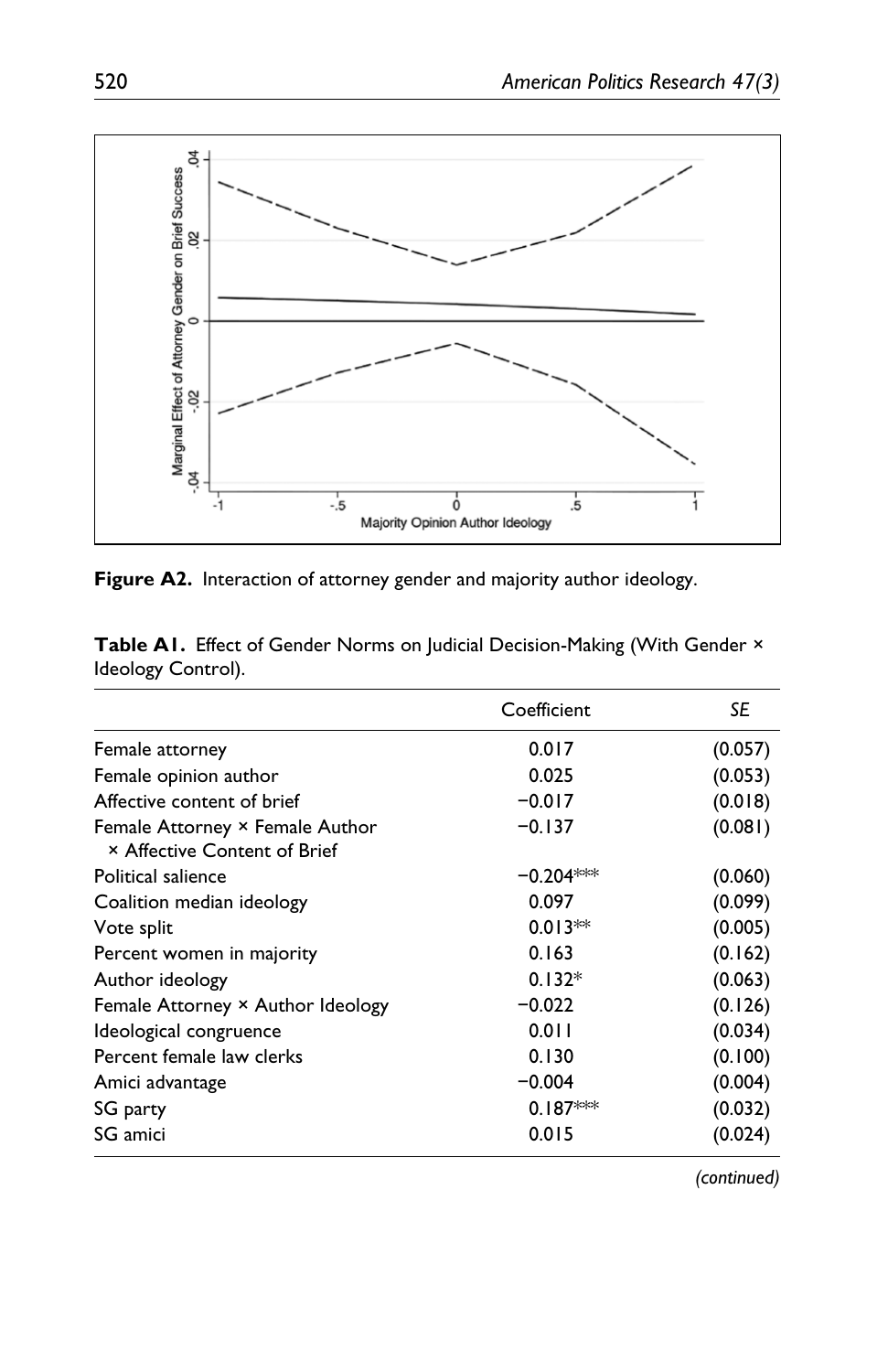#### **Table A1. (continued)**

|                                               | Coefficient | <b>SE</b> |
|-----------------------------------------------|-------------|-----------|
| Conflict                                      | $0.072*$    | (0.032)   |
| Petitioner brief                              | $0.050**$   | (0.018)   |
| Winning party                                 | $0.081***$  | (0.017)   |
| Attorney experience                           | 0.000       | (0.000)   |
| Law clerk experience                          | 0.053       | (0.028)   |
| Lexical complexity                            | $-0.044***$ | (0.013)   |
| Percent female legal team                     | $-0.063$    | (0.058)   |
| Percent Female Legal Team ×                   | 0.117       | (0.111)   |
| Female Author × Affective<br>Content of Brief |             |           |
| Criminal procedure                            | $0.150*$    | (0.061)   |
| Civil rights                                  | $0.133*$    | (0.060)   |
| First amendment                               | $0.178*$    | (0.079)   |
| Due process                                   | 0.038       | (0.071)   |
| Privacy                                       | $0.198*$    | (0.083)   |
| <b>Attorneys</b>                              | $0.312*$    | (0.142)   |
| Unions                                        | $-0.104$    | (0.084)   |
| Economics                                     | $0.207***$  | (0.057)   |
| Judicial power                                | $0.178**$   | (0.067)   |
| Federalism                                    | $0.231***$  | (0.070)   |
| Federal taxation                              | 0.096       | (0.079)   |
| Miscellaneous                                 | $0.285*$    | (0.121)   |
| Constant                                      | $-1.973***$ | (0.072)   |
| <b>Observations</b>                           |             | 597       |
| <b>AIC</b>                                    |             | 354.613   |
| <b>BIC</b>                                    |             | 521.506   |

*Note.* Standard errors in parentheses. AIC = Akaike information criterion; BIC = Bayesian information criterion.  $*_{p}$  < .05. \*\**p* < .01. \*\**p* < .001.

### **Authors' Note**

Shane A Gleason is now affiliated with Texas A&M University Corpus Christi.

### **Declaration of Conflicting Interests**

The author(s) declared no potential conflicts of interest with respect to the research, authorship, and/or publication of this article.

## **Funding**

The author(s) received no financial support for the research, authorship, and/or publication of this article.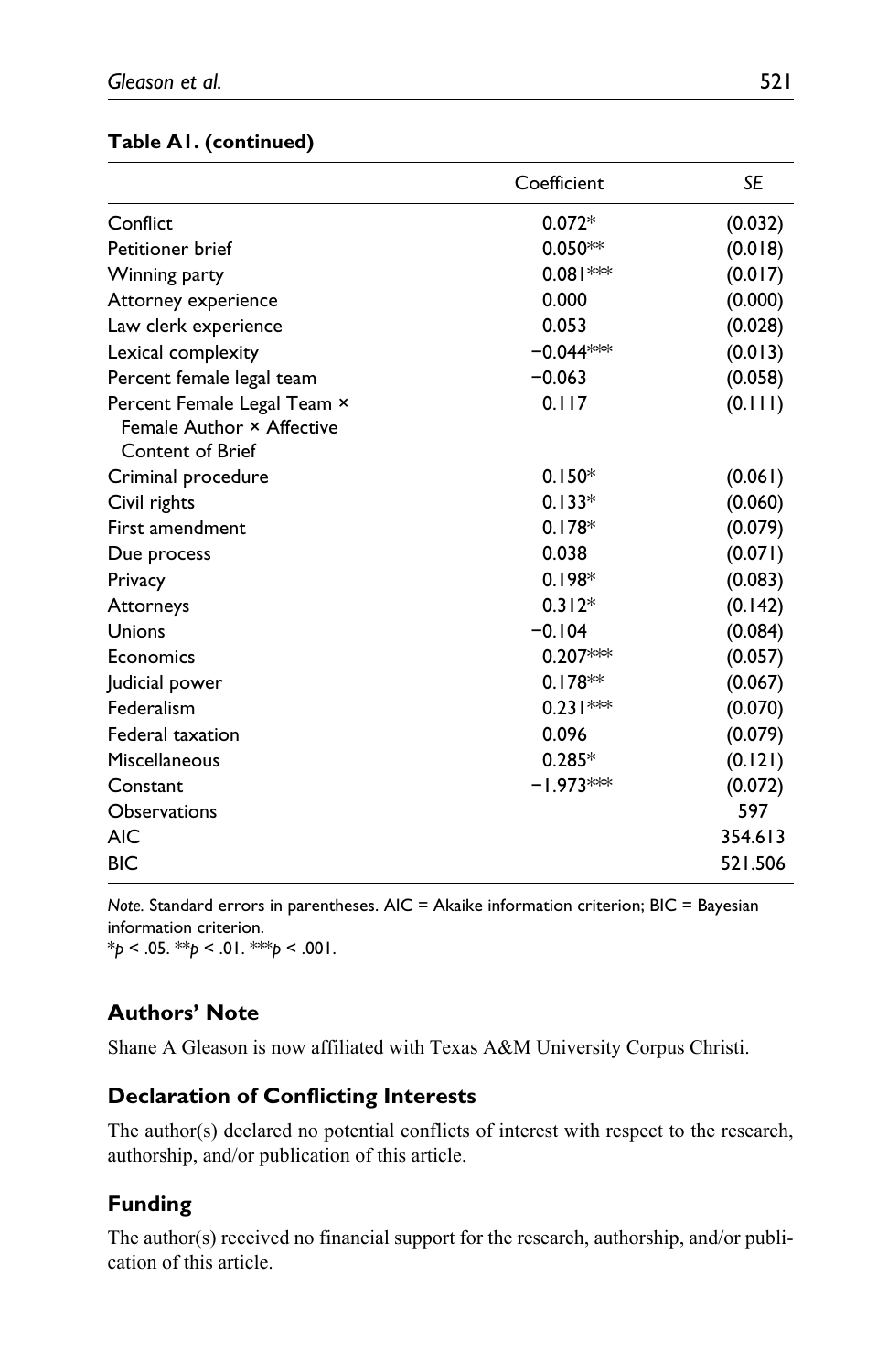#### **Notes**

- 1. *Bradwell v. State of Illinois*, 83 U.S. 130 (1873).
- 2. Evidence that female counsel are evaluated with respect to conformance with gender norms is more mixed when shifting the focus from judges to juries (see, for instance, Cohen & Peterson, 1981; Hahn & Clayton, 1996; Sigal et al., 1985; Villemur & Hyde, 1983).
- 3. These terms are advantageous because they coincide with the confirmation of Justice Kagan and mark the start of an era in which three of the Court's nine members are female, a historical high which allows female justices to achieve a critical mass and exhibit their own "distinct voice" (Kanter, 1977; Scheurer, 2014).
- 4. In some consolidated cases, multiple party briefs are filed. Black et al. (2016) restrict their analysis to only those cases with just one brief for the petitioner and respondent, respectively. We opt to incorporate the full universe of party briefs. As a robustness check, we reran our models with just those cases with a total of two briefs. The results are substantively the same. In addition, in keeping with Corley (2008), we exclude reply briefs from our analysis.
- 5. For a more detailed discussion of the parameters used by the software, please see Corley (2008).
- 6. Although briefs are often written by large legal teams and the counsel of record may not have much role in the actual drafting of the brief, we adopt the counsel of record approach for several reasons. First, from a practical perspective, this approach is the norm in the literature (Corley, 2008; McGuire, 1998; Wedeking, 2010) as the Court often looks to attorneys that it trusts (McGuire & Caldeira, 1993). This takes on added importance in exploring gender and judicial decisionmaking as the presence of a woman in a prominent position in highly gendered environment, such as the Supreme Court Bar, is noteworthy and will draw attention to her gender (Karpowitz & Mendelberg, 2014; Shih et al., 1999). Moreover, as the justices and their clerks review briefs they are likely guided by their initial impressions of whether the author of the brief is male or female. This expectation is supported by studies on hiring decisions which finds potential employers evaluate candidate resumes based on their perceived race and gender independent of the actual entries on the document (Moss-Racusin, Dovidio, Brescoll, Graham, & Handelsman, 2012; Smith, Tabak, Showail, Parks & Kleist, 2005). This would imply that the name on the brief shapes the justices' expectations about which set of norms the document should conform with. Second, as the justices and their clerks review briefs, it is likely the case they do not know the dynamics of who did the actual drafting of the brief, rather just the name of the counsel of record. This is likely the case even for those justices who have previously worked in large firms and are familiar with the conventions of brief authorship. However, the justice may look to the overall composition of the legal team that is listed on the brief as an imperfect proxy for who the true authors are. Thus, as a precaution, we also include a control measure for the percentage of the legal team listed on the brief that is female. Of course, it is also true that many briefs are "ghostwritten" by attorneys who are not actually the counsel of record nor are they listed on the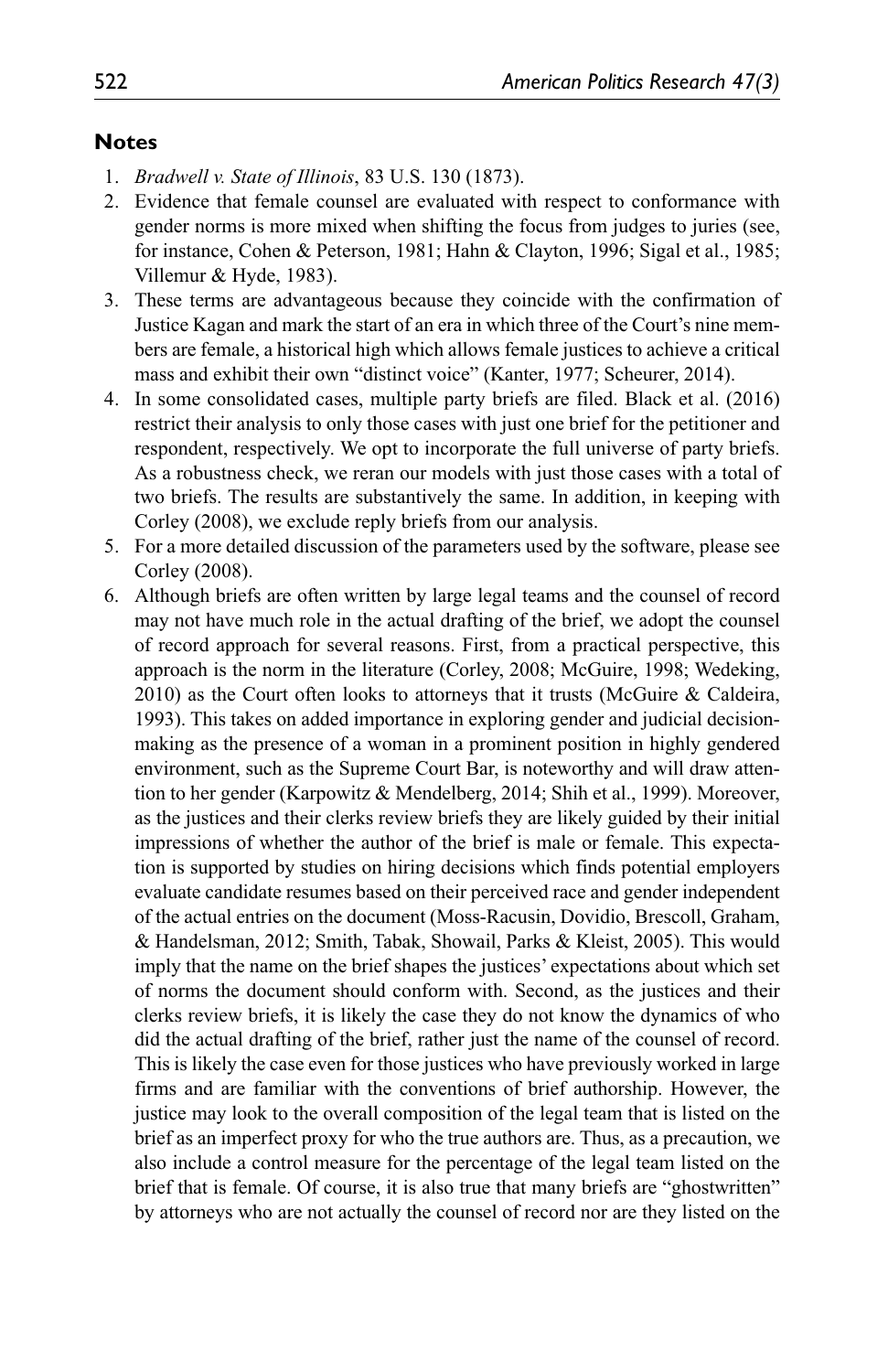brief. Although the identity of these authors is of academic interest, it is not possible for the Court or scholars to identify them and whether they conform with gender norms without conducting in-depth background research. For the Court, this is impractical. We encourage future in-depth case studies to examine the gendered dynamics of brief composition and the assigning of credit. As we are interested in explaining the success of female counsel broadly across many cases, we contend that our approach is the best approach.

- 7. Linguistic Inquiry Word Count software (LIWC) analyzes text samples on a word-by-word basis and compares each word with a dictionary of over 2,000 words divided into 74 linguistic categories. For example, the "articles" category searches, for instances, of the words "a," "an," and "the." For a more complete description of LIWC, please see Pennebaker et al. (2007).
- 8. Positive and negative affective words have different impacts on judgment and decision-making (Baumeister, Bratslavsky, Finkenauer, & Vohs, 2001). The norm in the judicial behavior literature is to use the combined positive and negative measure from LIWC (e.g., Black, Hall, Owens, & Ringsmuth, 2016; Bryan & Ringsmuth, 2016).
- 9. It is also possible that the presence of the solicitor general in a case could significantly alter the role of gendered language as the Office of the Solicitor General is overwhelmingly male. To guard against this possibility, we ran a control model where all cases involving the solicitor general as a direct party or are excluded. The results do not substantively change.
- 10. Lexis' search returns only experience as counsel of record; co-counsel are excluded. However, Westlaw's attorney search function in briefs provides a count of all instances in which attorneys are listed on briefs, not just as counsel of record. In an abundance of caution, we thus calculate the experience measure based on the Westlaw metric. The two measures are correlated at .87 and when we reran the model with this measure, the results are substantively unchanged. We are accordingly confident moving forward with our counsel of record experience measure.
- 11. Petty and Cacioppo (1984) also suggest that more cognitively complex arguments can negatively affect the success of an argument. In addition, studies of amicus brief success stress that attorneys are more successful when their arguments are presented in more simple, easily digestible, language (Collins, Corley, & Hamner, 2015). Accordingly, we run a control model where we replace the lexical complexity measure with the cognitive complexity measure from LIWC. The results are substantively unchanged.
- 12. We exclude the private action category. There were no briefs filed in interstate relations cases in our data. Therefore, that issue area is not included. As previous work suggests that female attorneys are more successful in "women's issues" cases, we would have liked to include a dichotomous marker for that issue area following the coding rules outlined by Szmer, Sarver, and Kaheny (2010). However, a lack of observations precludes the inclusion of that variable.
- 13. We reran our models as an ordinary least squares regression. The results are robust. Furthermore, we opt for a fractional regression model rather than a beta regression because of the more forgiving model assumptions of fractional regression.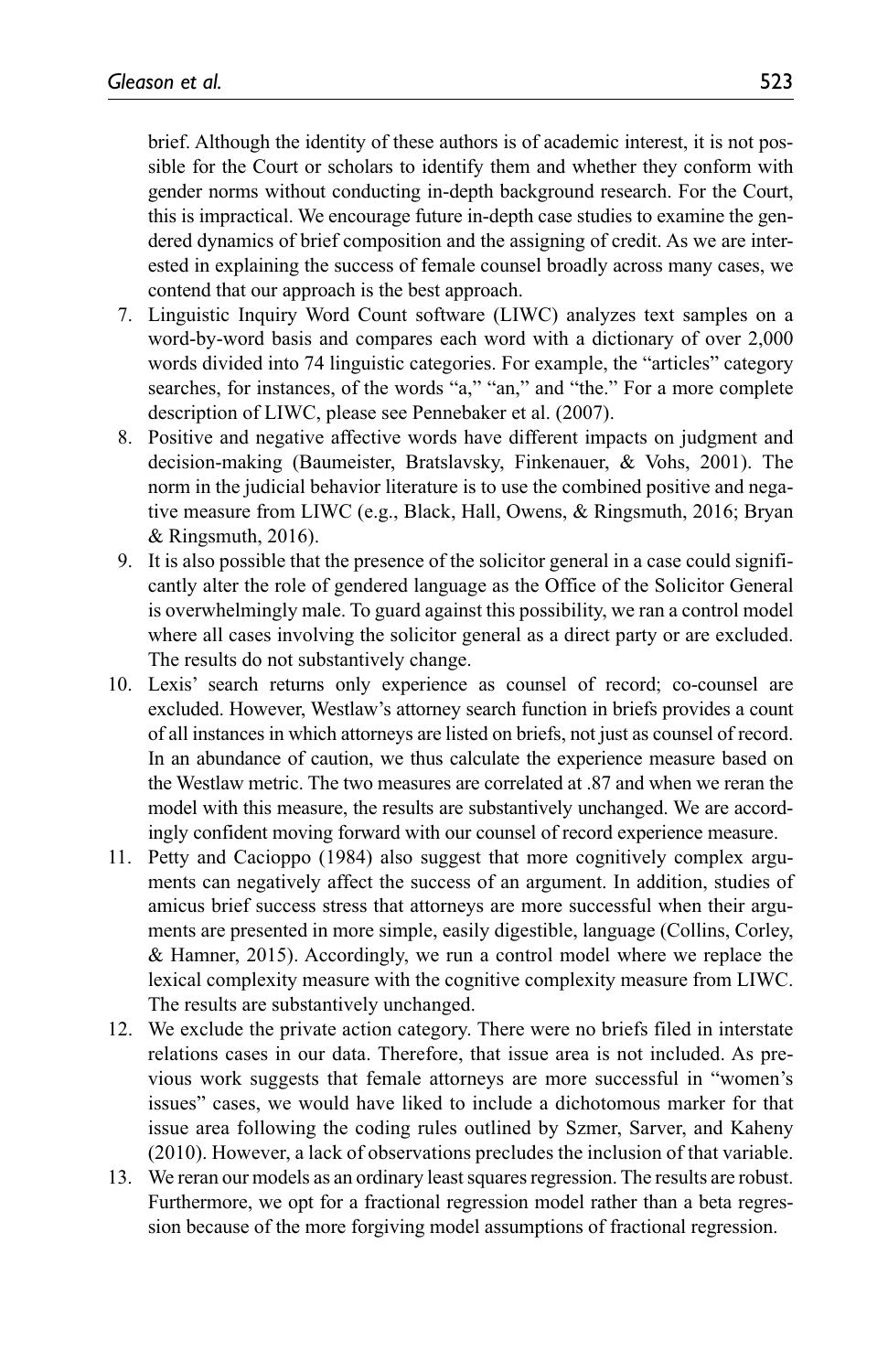- 14. We also run a series of control models where we replace the three-way interaction with a two-way interaction between just counsel of record gender and affective content of the brief. We do this for all opinions and just cases where (fe)male justices author the majority opinion. The results are substantively unchanged from our main model, although the female justice model has so few observations that the model will not converge when issue area dummies are included. For this reason, and in the interest of parsimony, we do not report these control models.
- 15. Importantly, if the affective content brief score is approximately 0, there is no impact on the success of a brief filed by female counsel before a male justice.
- 16. In line with previous research, we also examined whether the justices looked not to the gender of the counsel of record, but the overall gendered composition of the legal team preparing the brief (Sarver et al., 2007-2008). We controlled for this in our models with the interaction between the percentage of women in the legal team and the affective content of the brief. This interaction is never significant at any level of affect.
- 17. In addition, we note that at oral arguments there is little concern about "ghostwritten" briefs.

#### **References**

- American Bar Association. (2016). *A current glance at women in the law*. Retrieved from [https://www.americanbar.org/content/dam/aba/marketing/women/current\\_](https://www.americanbar.org/content/dam/aba/marketing/women/current_glance_statistics_may2016.authcheckdam.pdf) [glance\\_statistics\\_may2016.authcheckdam.pdf](https://www.americanbar.org/content/dam/aba/marketing/women/current_glance_statistics_may2016.authcheckdam.pdf)
- Applegate, B. K., Cullen, F., & Fisher, B. (2002). Public views toward crime and correction policies: Is there a gender gap? *Journal of Criminal Justice*, *30*, 89-100.
- Baumeister, R. F., Bratslavsky, E., Finkenauer, C., & Vohs, K. D. (2001). Bad is stronger than good. *Review of General Psychology*, *5*, 323-370.
- Biernat, M., Tocci, M. J., & Williams, J. C. (2012). The language of performance evaluations: Gender-based shifts in content and consistency of judgment. *Social Psychological and Personality Science*, *3*, 186-192.
- Black, R. C., Hall, M. E., Owens, R. J., & Ringsmuth, E. M. (2016). The role of emotional language in briefs before the U.S. Supreme Court. *Journal of Law and Courts*, *4*, 377-407.
- Black, R. C., & Owens, R. J. (2012). *The Solicitor General and the United States Supreme Court*. New York, NY: Cambridge University Press.
- Blodgett, N. (1986). I don't think that ladies should be lawyers. *ABA Journal*, *72*(12), 48-53.
- Bloomfield, L. (2008). *WCopyfind software and instructions*. Retrieved From [http://](http://plagiarism.bloomfieldmedia.com/wordpress/software/wcopyfind/) [plagiarism.bloomfieldmedia.com/wordpress/software/wcopyfind/](http://plagiarism.bloomfieldmedia.com/wordpress/software/wcopyfind/)
- Bogoch, B. (1997). Gendered lawyering: Difference and dominance in lawyer-client interaction. *Law & Society Review*, *31*, 677-712.
- Box-Steffensmeier, J. M., Christenson, D. P., & Hitt, M. P. (2013). Quality over quantity: Amici influence and judicial decision making. *American Political Science Review*, *107*, 446-460.
- Boyd, C. L. (2013). She'll settle it? *Journal of Law and Courts*, *1*, 193-219.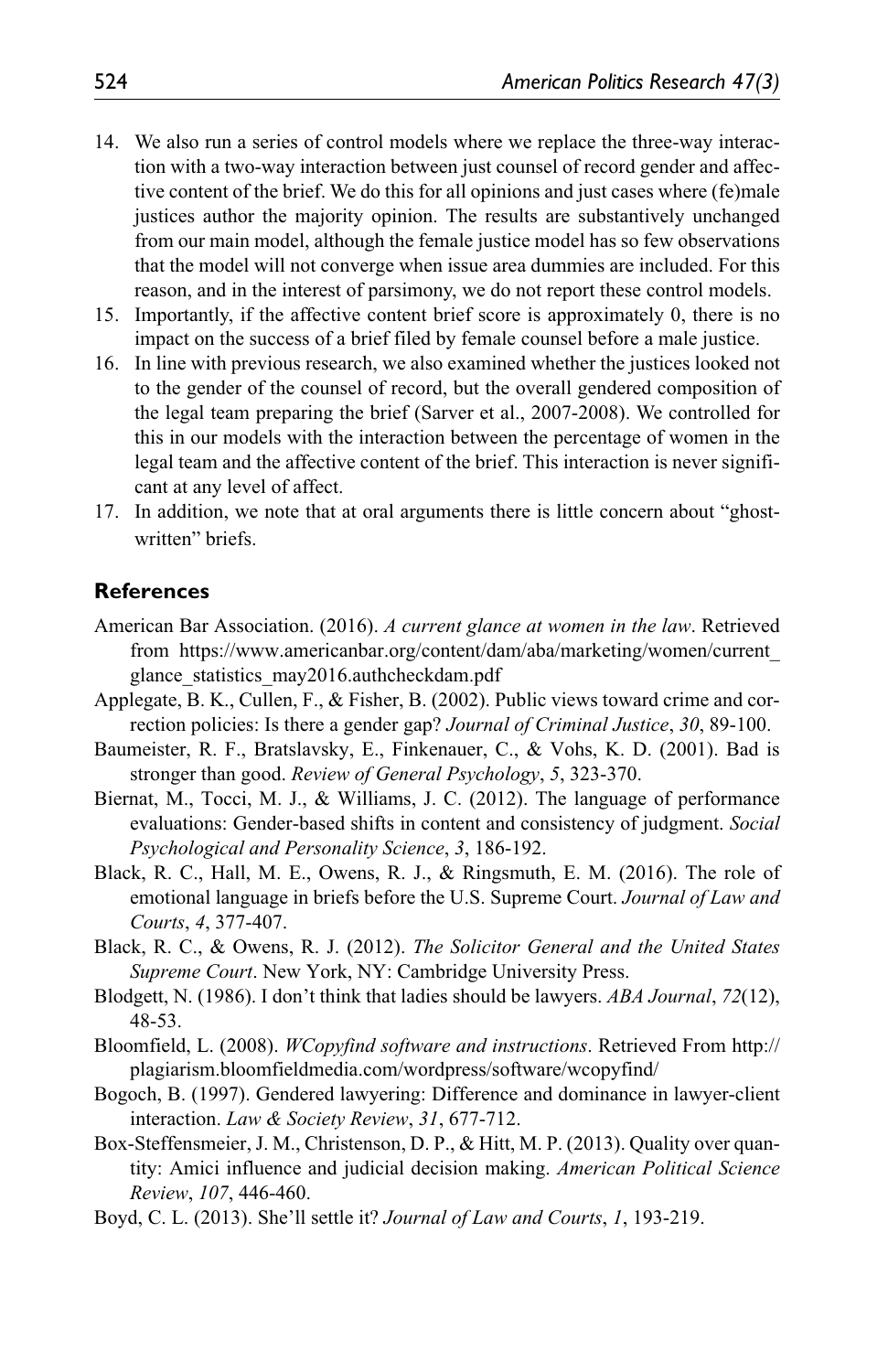- Boyd, C. L. (2016). Representation on the courts? the effects of trial judges' sex and race. *Political Research Quarterly*, *69*, 788-799.
- Boyd, C. L., Epstein, L., & Martin, A. D. (2010). Untangling the causal effects of sex on judging. *American Journal of Political Science*, *54*, 389-411.
- Brambor, T., Clark, W. R., & Golder, M. (2006). Understanding interaction models: Improving empirical analyses. *Political Analysis*, *14*, 63-82.
- Bryan, A. C., & Ringsmuth, E. M. (2016). Jeremiad or weapon of words? The power of emotive language in Supreme Court opinions. *Journal of Law and Courts*, *4*, 159-185.
- Butler, J. (1999). *Gender trouble* (2nd ed.). London, England: Routledge.
- Chaplin, T. M. (2015). Gender and emotion expression: A developmental contextual perspective. *Emotion Review*, *7*, 14-21.
- Cohen, D. L., & Peterson, J. L. (1981). Bias in the courtroom: Race and sex effects of attorneys on juror verdicts. *Social Behavior and Personality*, *9*, 81-87.
- Coleman, S. (2001). Gender bias task force: Comments on courtroom environment. *Washington and Lee Law Review*, *58*, 1099-1106.
- Collins, P. M. (2007). Lobbyists before the U.S. Supreme Court. *Political Research Quarterly*, *60*, 55-70.
- Collins, P. M. (2008). *Friends of the Supreme Court: Interest Groups and Judicial Decision Making*. Oxford University Press.
- Collins, P. M., Corley, P. C., & Hamner, J. H. (2015). The influence of amicus curiae briefs on U.S. Supreme Court opinion content. *Law & Society Review*, *49*(4, 917-944.
- Collins, P. M., Manning, K. L., & Carp, R. A. (2010). Gender, critical mass, and judicial decision making. *Law & Policy*, *32*(*2*, 260-281.
- Corley, P. C. (2008). The Supreme Court and opinion content. *Political Research Quarterly*, *61*(*3*, 468-478.
- Corley, P. C., Collins, P. M., & Calvin, B. (2011). Lower court influence on U.S. Supreme Court opinion content. *Journal of Politics*, *73*, 31-44.
- Corley, P. C., Howard, R. M., & Nixon, D. C. (2005). The Supreme Court and opinion content: The use of the federalist papers. *Political Research Quarterly*, *58*, 329-340.
- Cuddy, A., Fiske, S. T., & Glick, P. (2008). Warmth and competence as universal dimensions of social perception: The stereotype content model and the bias map. *Advances in Experimental Social Psychology*, *40*, 61-149.
- Curry, T. A. (2015). A look at the bureaucratic nature of the office of the solicitor general. *Justice System Journal*, *36*, 180-191.
- Davis, S. (1993). The voice of Sandra day O'Connor. *Judicature*, *77*, 134-139.
- Eagly, A. H., & Carli, L. L. (2007). *Through the labyrinth: The truth about how women become leaders, volume Leadership for the common good*. Boston, MA: Harvard Business School Press.
- Eagly, A. H., & Mladinic, A. (1989). Gender stereotypes and attitudes toward women and men. *Personality and Social Psychology Bulletin*, *15*, 543-558.
- Epstein, L., Martin, A. D., Segal, J. A., & Westerland, C. (2007). The judicial common space. *Journal of Law, Economics, & Organization*, *23*, 303-325.
- Epstein, L., & Segal, J. A. (2000). Measuring issue salience. *American Journal of Political Science*, *44*, 66-83.
- Fischer, A. H., & LaFrance, M. (2015). What drives the smile and the tear: Why women are more emotionally expressive than men. *Emotion Review*, *7*, 22-29.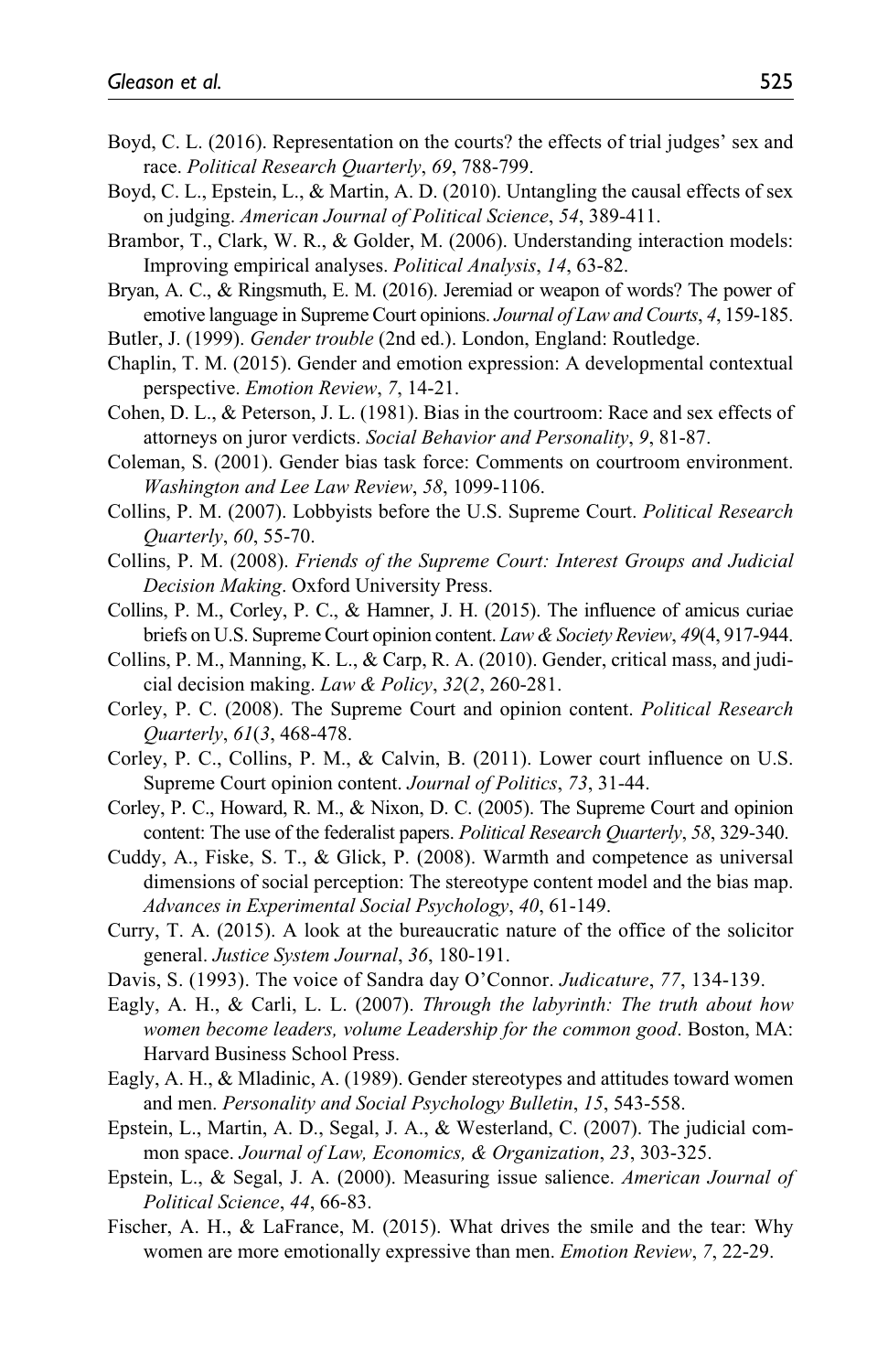- Fischer, A. H., & Manstead, A. S. (2000). *The relation between gender and emotions in different cultures*. New York, NY: Cambridge University Press.
- Gilligan, C. (1982). *In a different voice*. Cambridge, MA: Harvard University Press.
- Glynn, A. N., & Sen, M. (2015). Identifying judicial empathy: Does having daughters cause judges to rule for women's issues. *American Journal of Political Science*, *59*, 37-54.
- Hahn, P. W., & Clayton, S. D. (1996). The effects of attorney presentation style, attorney gender, and juror gender on juror decisions. *Law & Human Behavior*, *20*, 533-554.
- Haire, S. B., & Moyer, L. P. (2015). *Diversity matters: Judicial policy making in the U.S. courts of appeals*. Charlottesville: University of Virginia Press.
- Hansford, T., & Spriggs, J. (2006). *The politics of precedent on the U.S. Supreme Court*. Princeton, NJ: Princeton University Press.
- Heilman, M. E., Wallen, A. S., Fuchs, D., & Tamkins, M. M. (2004). Penalties for success: Reactions to women who succeed at male gender-typed tasks. *Journal of Applied Psychology*, *89*, 416-427.
- Johnson, S. W., Stidham, R., Carp, R. A., & Manning, K. L. (2008). The gender influence on U.S. district court decisions: Updating the traditional judge attribute model. *Journal of Women, Politics, & Policy*, *29*, 497-526.
- Johnson, T. R., Wahlbeck, P. J., & Spriggs, J. F. (2006). The influence of oral arguments on the U.S. Supreme Court. *American Political Science Review*, *100*, 99-113.
- Jones, J. J. (2016). Talk "like a man": The linguistic styles of Hillary Clinton, 1992- 2013. *Perspectives on Politics*, *14*, 625-642.
- Kaheny, E. B., Szmer, J. J., Hansen, M. A., & Scheurer, K. F. (2015). High court recruitment of female clerks: A comparative analysis of the U.S. Supreme Court and the supreme court of Canada. *Justice System Journal*, *36*, 355-377.
- Kaheny, E. B., Szmer, J. J., & Sarver, T. A. (2011). Women lawyers before the Supreme Court of Canada. *Canadian Journal of Political Science*, *44*, 83-109.
- Kanter, R. M. (1977). Some effect of proportions on group life: Skewed sex ratios and responses to token women. *American Journal of Sociology*, *82*, 965-990.
- Karpowitz, C. F., & Mendelberg, T. (2014). *The silent sex: Gender, deliberation, and institutions*. Princeton, NJ: Princeton University Press.
- Kearney, R. C., & Sellers, H. (1996). Sex on the docket: Reports of state task forces on gender bias. *Public Administration Review*, *56*, 587-592.
- Kenney, S. J. (2002). Breaking the silence: Gender mainstreaming and the composition of the European court of justice. *Feminist Legal Studies*, *10*, 257-270.
- Kromphardt, C. D. (2017). Evaluating the effect of law clerk gender on voting at the United States Supreme Court. *Justice System Journal*, *38*, 183-201.
- Maltzman, F., Spriggs, J. F., & Wahlbeck, P. J. (2000). *Crafting law on the Supreme Court: The collegial game*. New York, NY: Cambridge University Press.
- McAtee, A., & McGuire, K. (2007). Lawyers, justices, and issue salience: When and how do legal arguments affect the U.S. Supreme Court? *Law and Society Review*, *41*, 259-278.
- McCall, M., & McCall, M. A. (2007). How far does the gender gap extend? decision making on state Supreme Courts in fourth amendment cases, 1980-2000. *Social Science Journal*, *44*, 67-82.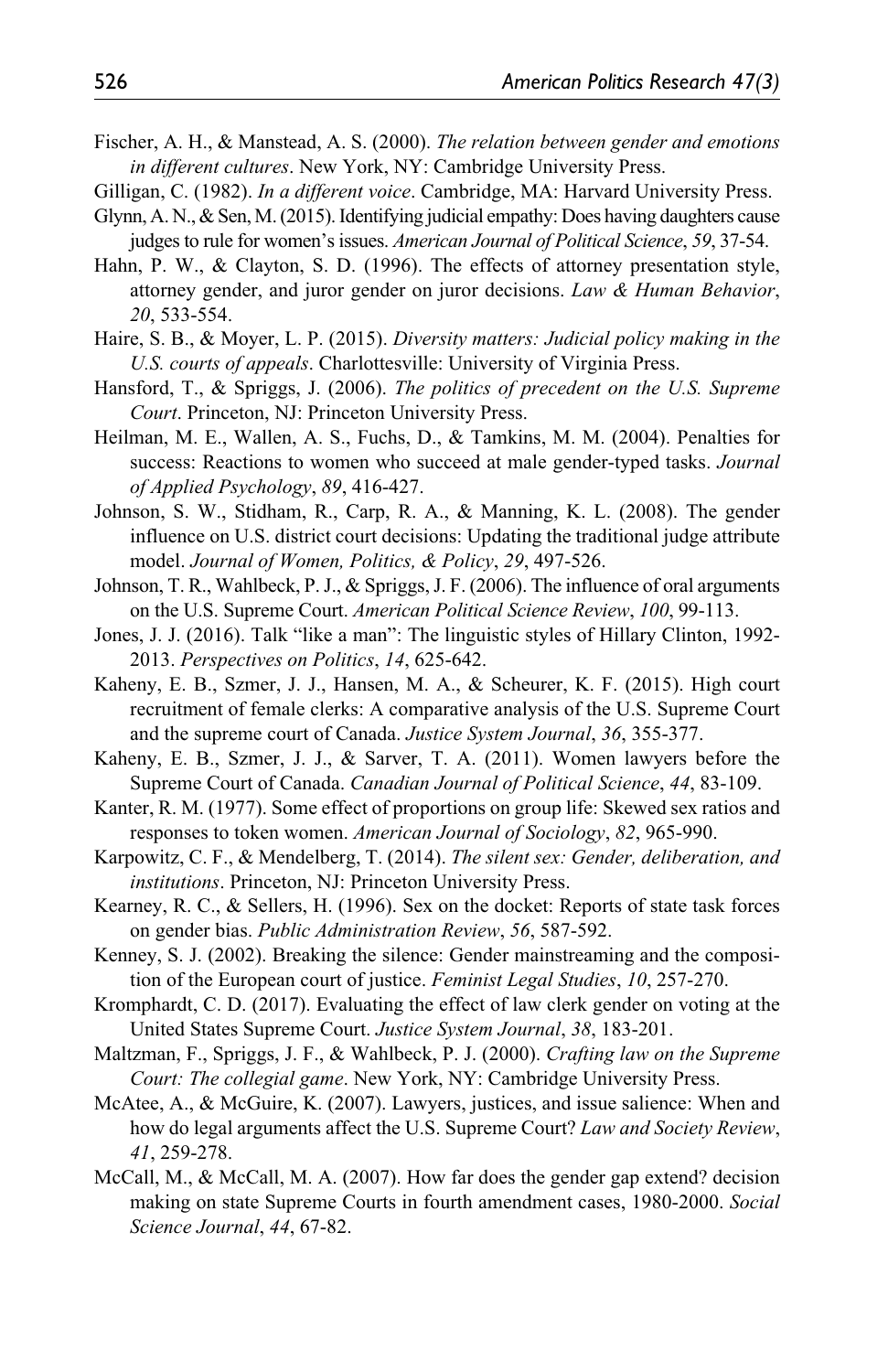- McGuire, K. T. (1995). Repeat players in the Supreme Court: The role of experienced lawyers in litigation success. *The Journal of Politics*, *57*, 187-196.
- McGuire, K. T. (1998). Explaining executive success in the U.S. Supreme Court. *Political Research Quarterly*, *51*, 505-526.
- McGuire, K. T., & Caldeira, G. A. (1993). Lawyers, organized interests, and the law of obscenity: Agenda setting in the Supreme Court. *American Political Science Review*, *87*, 717-726.
- Menkel-Meadow, C. (1986). The comparative sociology of women lawyers: The "feminization" of the legal profession. *Osgoode Hall Law Journal*, *24*, 897-918.

Michel, P. A. (1998). Effective appellate advocacy. *Litigation*, *24*, 19-23.

- Moss-Racusin, C. A., Dovidio, J. F., Brescoll, V. L., Graham, M. J., & Handelsman, J. (2012). Science faculty's subtle gender biases favor male students. *Proceedings of the National Academy of Sciences*, *109*, 16474-16479.
- Mulac, A., Giles, H., Bradac, J. J., & Palomares, N. A. (2013). The gender-linked language effect: An empirical test of a general process model. *Language Sciences*, *38*, 22-31.
- Murphy, W. F. (1964). *Elements of judicial strategy*. Chicago, IL: University of Chicago Press.
- Nelson, K. (2015). Double-bind on the bench: Citizen perceptions of judge gender and the court. *Politics & Gender*, *11*, 235-264.
- Newman, M. L., Groom, C. J., Handelman, L. D., & Pennebaker, J. W. (2008). Gender differences in language use: An analysis of 14,000 text samples. *Discourse Processes*, *45*, 211-236.
- O'Connor, S. D. (2013). *Out of order: Stories from the history of the Supreme Court*. New York, NY: Random House.
- Owens, R. J., & Wedeking, J. P. (2011). Justices and legal clarity: Analyzing the complexity of U.S. Supreme Court opinions. *Law & Society Review*, *45*, 1027-1061.
- Papke, L. E., & Wooldridge, J. M. (1996). Econometric methods for fractional response variables with an application to 401(k) plan participation rates. *Journal of Applied Econometrics*, *11*, 619-632.
- Pennebaker, J. W. (2011). *The secret life of pronouns: What our words say about us*. New York, NY: Bloomsbury.
- Pennebaker, J. W., Chung, C. K., Ireland, M., Gonzales, A., & Booth, R. J. (2007). *The development and psychometric properties of LIWC2007*. Retrieved From <http://www.liwc.net/LIWC2007LanguageManual.pdf>
- Peppers, T. C. (2006). *Courtiers of the marble palace: The rise and influence of the Supreme Court law clerk*. Stanford, CA: Stanford University Press.
- Peppers, T. C., & Zorn, C. (2008). Law clerk influence on Supreme Court decision making: An empirical assessment. *Depaul Law Review*, *58*, 51-78.
- Petty, R. E., & Cacioppo, J. T. (1984). The effects of involvement on responses to argument quantity and quality: Central and peripheral routes to persuasion. *Journal of Personality and Social Psychology*, *46*, 69-81.
- Rehnquist, W. H. (2001). *The Supreme Court*. New York, NY: Alfred A. Knopf.

Rhode, D. L. (1994). Gender and professional roles. *Fordham Law Review*, *63*, 39-72.

Ringsmuth, E. M., Bryan, A. C., & Johnson, T. R. (2013). Voting fluidity and oral arguments on the U.S. Supreme Court. *Political Research Quarterly*, *66*, 429-440.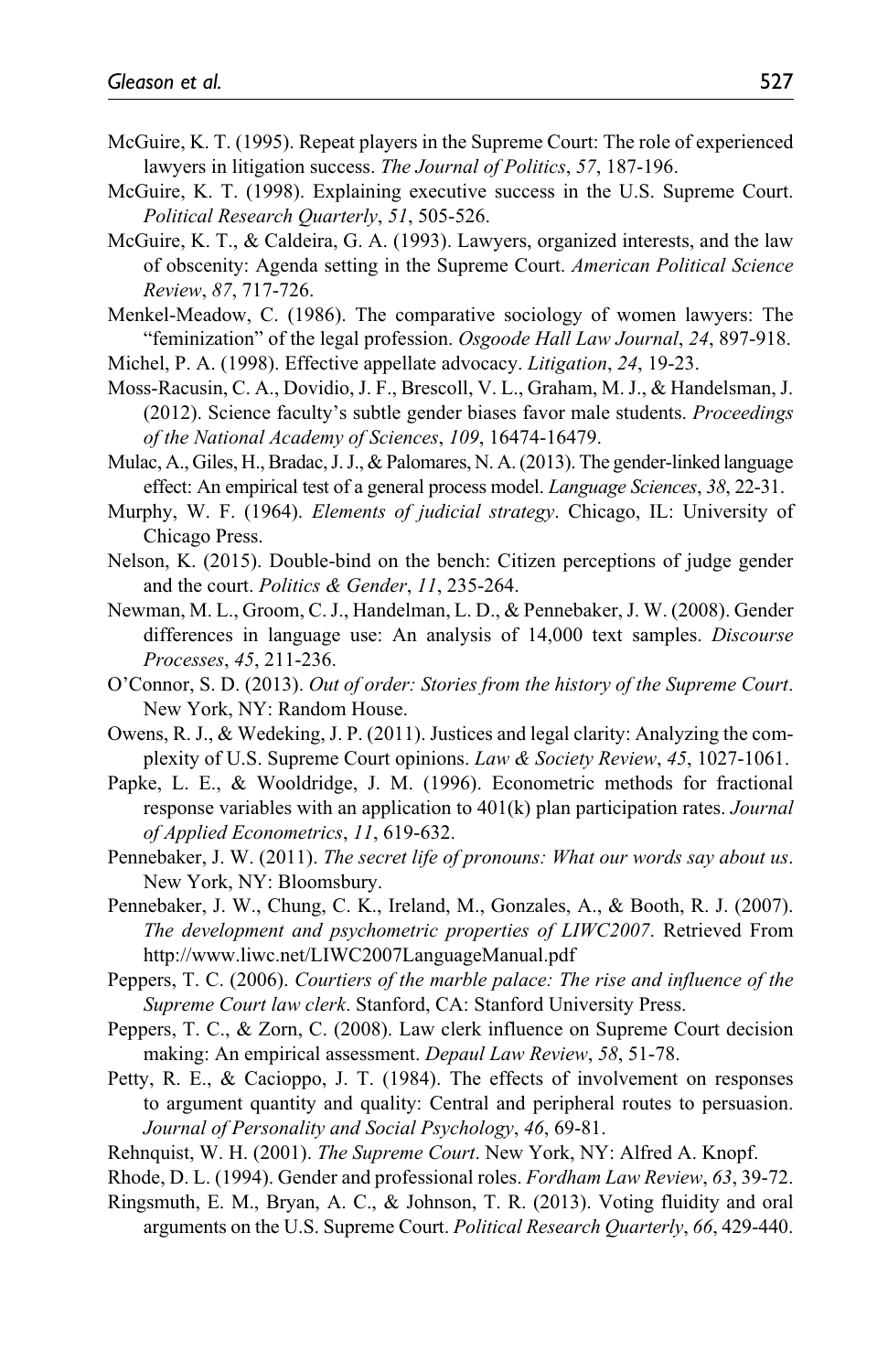- Rosenthal, J. S., & Yoon, A. H. (2011). Judicial ghostwriting: Authorship on the Supreme Court. *Cornell Law Review*, *96*, 1307-1344.
- Rudman, L. A., & Glick, P. (1999). Feminized management and backlash toward agentic women: The hidden costs to women of a kinder, gentler image of middle managers. *Journal of Personality and Social Psychology*, *77*, 1004-1010.
- Rudman, L. A., & Glick, P. (2001). Prescriptive gender stereotypes and backlash toward agentic women. *Journal of Social Issues*, *57*, 743-762.
- Sarver, T. A., Kaheny, E. B., & Szmer, J. J. (2007-2008). The attorney gender gap in U.S. Supreme Court litigation. *Judicature*, *91*, 238-250.
- Scheurer, K. F. (2014). Gender and voting decisions in the U.S. court of appeals: Testing critical mass theory. *Journal of Women, Politics, & Policy*, *35*, 31-54.
- Schwartz, H. A., Eichstaedt, J. C., Kern, M. L., Dziurzynski, L., Ramones, S. M., Agrawal, M., & Ungar, L. H. (2013). Personality, gender, and age in the language of social media: The open-vocabulary approach. *PLoS ONE*, *8*(9), e73791.
- Seidenberg, F. (1985). The bifurcated woman: Problems of women lawyers in the courtroom. *Canadian Journal of Women & the Law*, *1*, 219-225.
- Sen, M. (2014). How judicial qualification ratings may disadvantage minority and female candidates. *Journal of Law and Courts*, *2*, 33-65.
- Sen, M. (2015). Is justice really blind? Race and appellate review in U.S. courts. *Journal of Legal Studies*, *44*, 187-229.
- Shaw, S. (2000). Language, gender and floor apportionment in political debates. *Discourse & Society*, *11*, 401-418.
- Shih, M., Pittinsky, T. L., & Ambady, N. (1999). Stereotype susceptibility: Identity salience and shifts in quantitative performance. *Psychological Science*, *10*, 80-83.
- Sigal, J. J., Braden-Maguire, J., Hayden, M., & Mosley, N. (1985). The effect of presentation style and sex of lawyer on jury decision-making behavior. *Psychology: A Quarterly Journal of Human Behavior*, *22*, 13-19.
- Smith, F. L., Tabak, F., Showail, S., Parks, J. M., & Kleist, J. S. (2005). The name game: Employability evaluations of prototypical applicants with stereotypical feminine and masculine first names. *Sex Roles*, *52*, 63-82.
- Songer, D. R., & Crews-Meyer, K. (2000). Does judge gender matter? Decision making in state Supreme Courts. *Social Science Quarterly*, *81*, 750-762.
- Songer, D. R., Davis, S., & Haire, S. (1994). A reappraisal of diversification in the federal courts: Gender effects in the courts of appeals. *Journal of Politics*, *56*, 425-439.
- Sotomayor, S. (2013). *My beloved world*. New York, NY: Alfred A. Knopf.
- Spaeth, H. J., Epstein, L., Martin, A. D., Segal, J. A., Ruger, T. J., & Benesh, S. C. (2015). *Supreme Court database*. St. Louis, MO: Center for Empirical Research in the Law at Washington University.
- Spaeth, H. J., Epstein, L., Martin, A. D., Segal, J. A., Ruger, T. J., & Benesh, S. C. (2016). Supreme Court database (Version 2016 Release, 1). Retrieved From [http://supremecourtdatabase.org.](http://supremecourtdatabase.org)
- Spriggs, J. F., & Wahlbeck, P. J. (1997). Amicus curiae and the role of information at the Supreme Court. *Political Research Quarterly*, *50*, 365-386.
- Stepnick, A., & Orcutt, J. D. (1996). Conflicting testimony: Judges' and attorneys' perceptions of gender bias in legal settings. *Sex Roles*, *34*, 567-579.